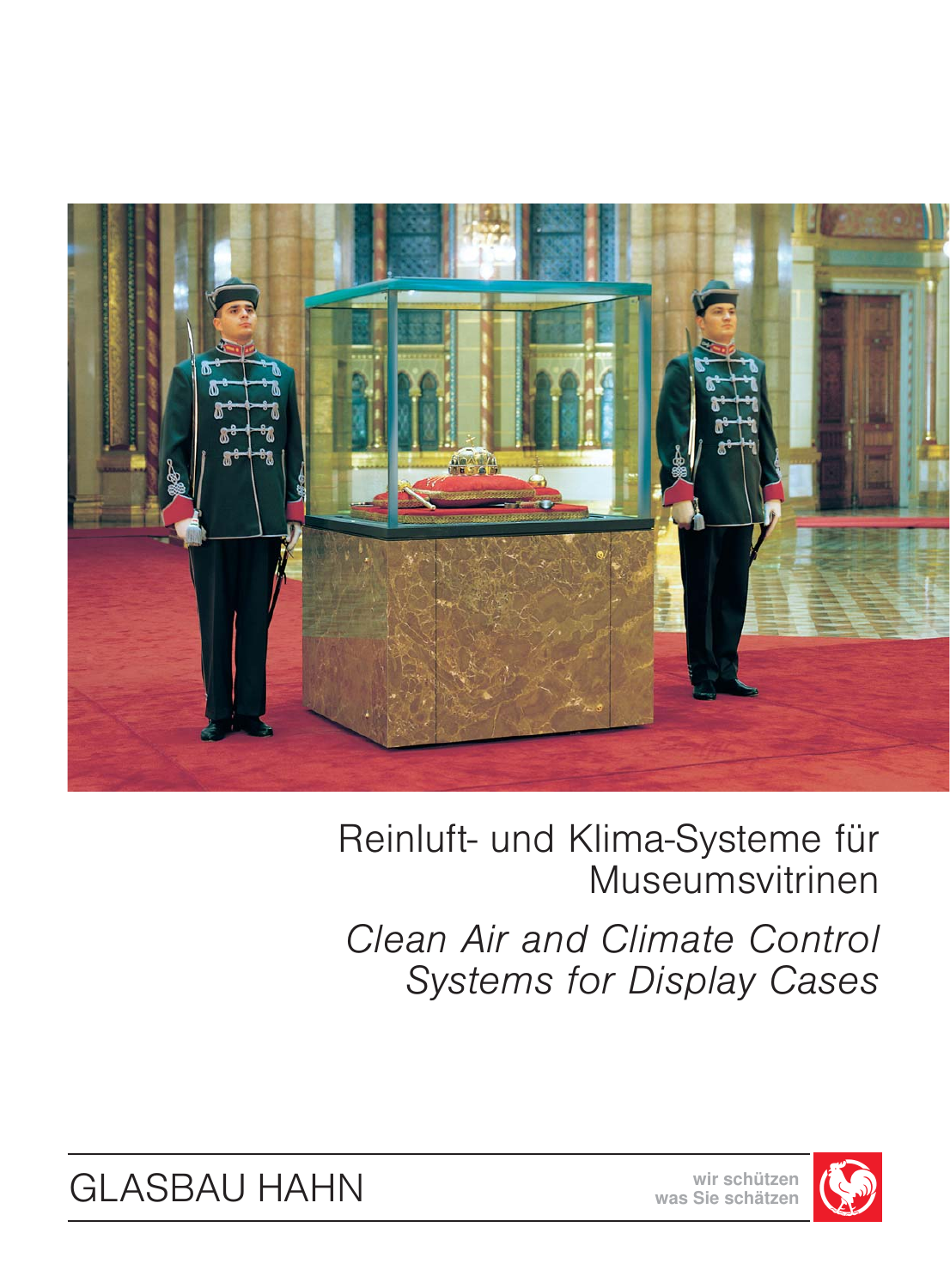

| Goldene Medaille                | <b>St. Louis 1904</b> | Golden Medal                    |  |
|---------------------------------|-----------------------|---------------------------------|--|
| Ehrenurkunde                    | Berlin 1931           | Document of Honour              |  |
| Grand Prix und Diplom d'honneur | <b>Paris 1937</b>     | Grand Prix and Diplom d'honneur |  |
| Ehrenurkunde                    | <b>Brüssel 1958</b>   | Document of Honour              |  |
| Deutsche Auswahl                | <b>Stuttgart 1985</b> | German Selection                |  |
| Sitem Innovationspreis          | <b>Lille 1995</b>     | Innovation Muséograpique        |  |
| Hessen Champion                 | <b>Wiesb. 2004</b>    | Hessen Champion                 |  |

#### Titelfoto:

Krönungsinsignien und Krone vom Heiligen König, Stefan I von Ungarn Ungarisches Parlament, Budapest Vitrine mit Stickstoffmodul bis max.  $0.3\%$  O<sub>2</sub>, Befeuchtungsmodul von 45-65% rH und Temperaturmodul von 15-24°C

#### Referenz-Literatur:

Günther S. Hilbert, Sammlungsgut in Sicherheit Gebr. Mann Verlag, Berlin

Garry Thomson, The Museum Environment Butterworth, London

Roberto Boddi, "Testing of a museum showcase equipped with an active and passive system for control of internal hygrometic conditions"

Nieves Valentin, "Microbial control in archives, libraries and museums by ventilation systems"

Fraunhofer Institut, "Glassensorstudie zur Bewertung des Mikroklimas in Vitrinen mit verschiedenen Belüftungsvarianten"

Dr. M. Sugiyama, "Hahn-Vitrine ,Anti Pest' durch Einsatz eines Stickstoff-Gasgenerators"

Achim Unger, "The Fumigation of Insect-Infested wood sculptures and paintings with nitrogen"

Nieves Valentin, "Microbial Control by low oxygen and low relative humidity environment".

Diese Schriften können bei GLASBAU HAHN, Frankfurt am Main, angefragt werden.

*These articles are available upon request from GLASBAU HAHN, Frankfurt am Main.*

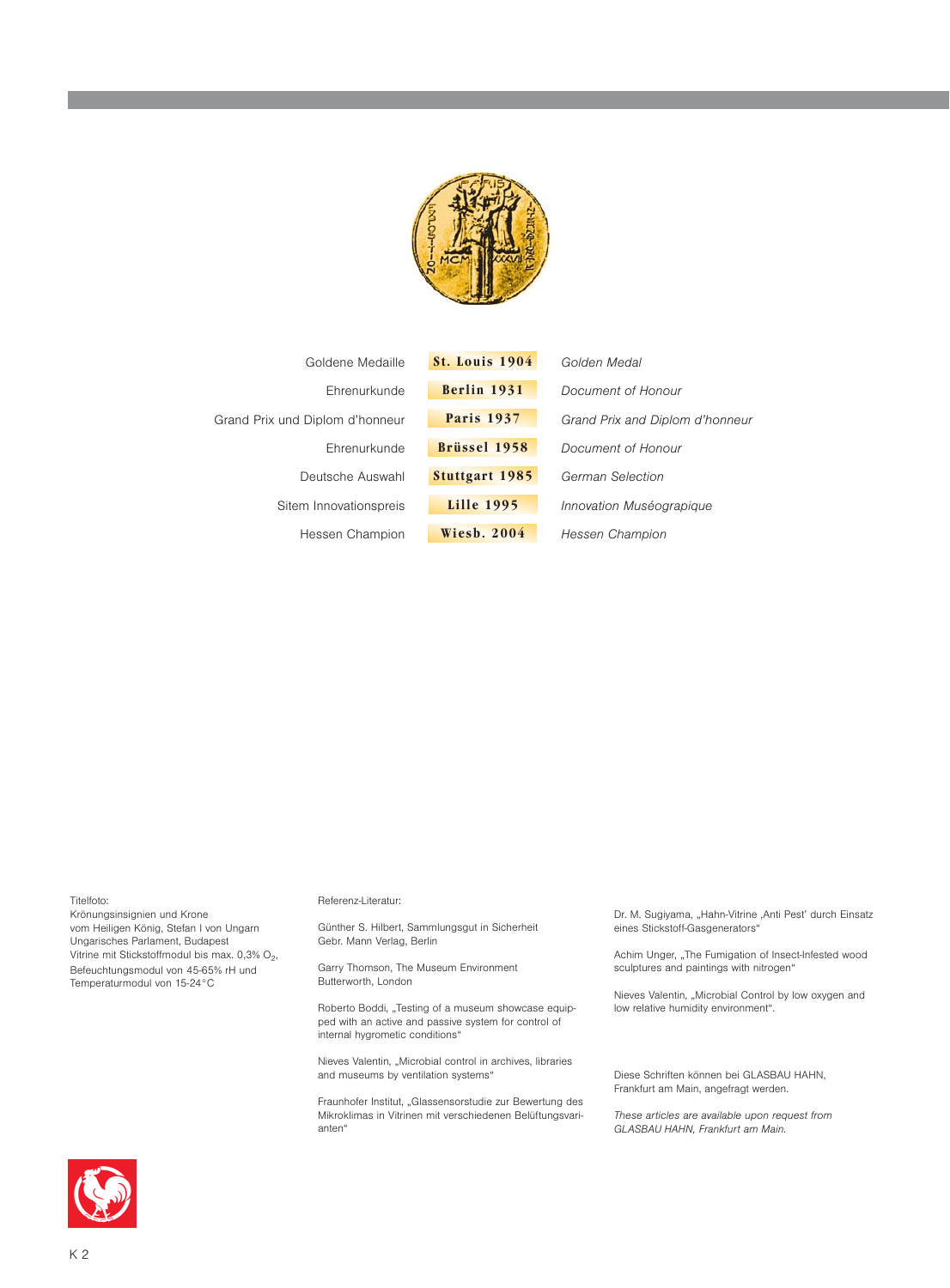#### **HAHN-Reinluft- und Klimasysteme**

#### **Konservatorische Anforderungen für Ausstellungsvitrinen, Archive und Depots.**

Falsche oder schwankende Luftfeuchtigkeit sowie in der Luft enthaltene Schadstoffe wie Bakterien, Mikroben, Pilzsporen und schädliche Gasverbindungen sind Ursachen dafür, dass Kulturgut in aller Welt unwiederbringlich zerstört wird.

Den besten Schutz bieten Vitrinen mit einem auf die Objekte abgestimmten Klima, die so luftdicht wie möglich sein müssen. Es gibt keine absolut luft- oder "dampfdichte" Vitrinen, denn nach den Gesetzen der Physik würden diese bei unterschiedlichem Luftdruck implodieren oder explodieren.

Einfache Vitrinen erleiden oft einen Luftaustausch vor mehr als dem zweifachen ihres Eigenvolumens pro Tag. Solche Konstruktionen sind nicht geeignet, um in ihnen ein von den Umgebungsbedingungen getrenntes Klima zu erreichen.

Unsere hochwertigen Klimavitrinen reduzieren den Luftaustausch auf nur noch max. 10 % ihres Volumens pro Tag und erfüllen damit nachweislich höchste konservatorische Bedingungen.

Wir unterteilen die Klimatisierung von Vitrinen in zwei Methoden: aktiv und passiv. Bei der aktiven Klimatisierung pumpen wir "aktiv" reine, befeuchtete Luft und/oder reinen Stickstoff in die Vitrine und/oder üben "aktiven" Einfluß auf die Temperatur in der Vitrine aus. Die Exponate selbst können Ausdünstungen besitzen, was zu einer Schadstoffkonzentration in der Vitrine führen würde. Bei der aktiven Klimatisierung entsteht in der Vitrine ein geringer Überdruck, eine kontinuierliche "Spülung" des Ausstellungsraumes und höchste Staubfreiheit.

Zur **passiven Klimatisierung** zählen Feuchte absorbierende Medien, wie beispielsweise Silikagel oder auch gesättigte Salzlösungen, welche die relative Feuchtigkeit in der Vitrine konstant halten. Diese Stoffe müssen regelmäßig ausgetauscht oder re-konditioniert werden und sorgen nur für eine konstante Feuchtigkeit, nicht jedoch für die Zufuhr von Reinluft und damit keine "Spülung" des Ausstellungsraumes.

#### *HAHN - Climate Control Systems*

#### *Environmental requirements for the conservation of museum artefacts housed in display cases, archives and storage.*

*Incorrect or fluctuating relative humidity (r. H.) and air born pollutants such as bacteria, germs, spores and particularly corrosive vapours, are major causes of irreparable damage to cultural property.*

*Display cases with proper micro climate control offer the best protection against such damage. Such cases need to be sealed to be as airtight as possible. Unfortunately display cases cannot be totally air or vapour tight. If they were, the laws of physics would lead to implosion or explosion as the air pressure changes.*

*Simple display cases often have more than two air exchanges a day. It is not possible to produce a micro climate independent of the external conditions with such a construction.*

*Our high quality cases reduce the climate exchange to as low as max 10 % of the volume per 24 hours, and thus meet the strictest conservation requirements.*

*Climate conditioning systems for display cases are divided into two sections, "active" and "passive" control methods. Active climate control means that we inject purified humidity controlled air or nitrogen into the display ca*ses or storage space as a "one-way-system". In addition, it is possible to "actively" influence *the temperature inside the display area. As well as exterior influences, the art objects can off-gas themselves, thus leading to a concentration of corrosive pollutants within the display space. With our active climate control system we create a constant slight overpres*sure, which continuously "rinses" the display *area and provides the highest degree of dust protection.*

*Passive climate control can be achieved by means of humidity-absorbing materials, such as Silicagel or saturated salt-solutions, which keep the relative humidity inside the display case at an even level. Passive climate control, however, requires re-conditioning and/or exchange of Silicagel or salt at regular intervals. This can provide a stable relative humidity,* but cannot offer a "rinsing-effect" to the exhi*bition space or overpressure due to the injection of conditioned air, a great disadvantage compared to active conditioning.*

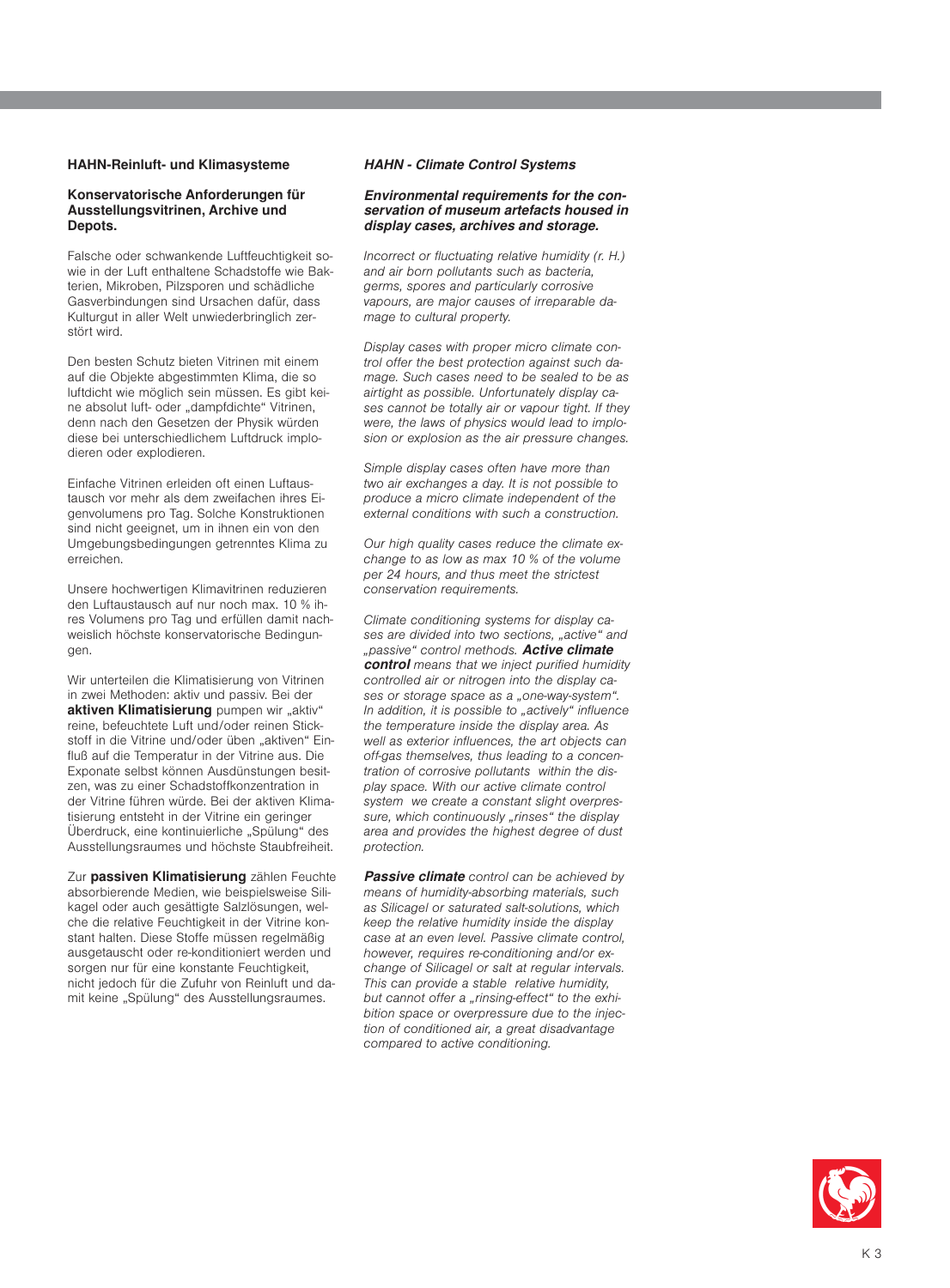#### **\*Alle Geräte sind mit dem HAHN RK-2-MOL® CLEAN-Verfahren ausgestattet.** *\*All systems are equipped with the HAHN RK-2-MOL® CLEAN-Process.*

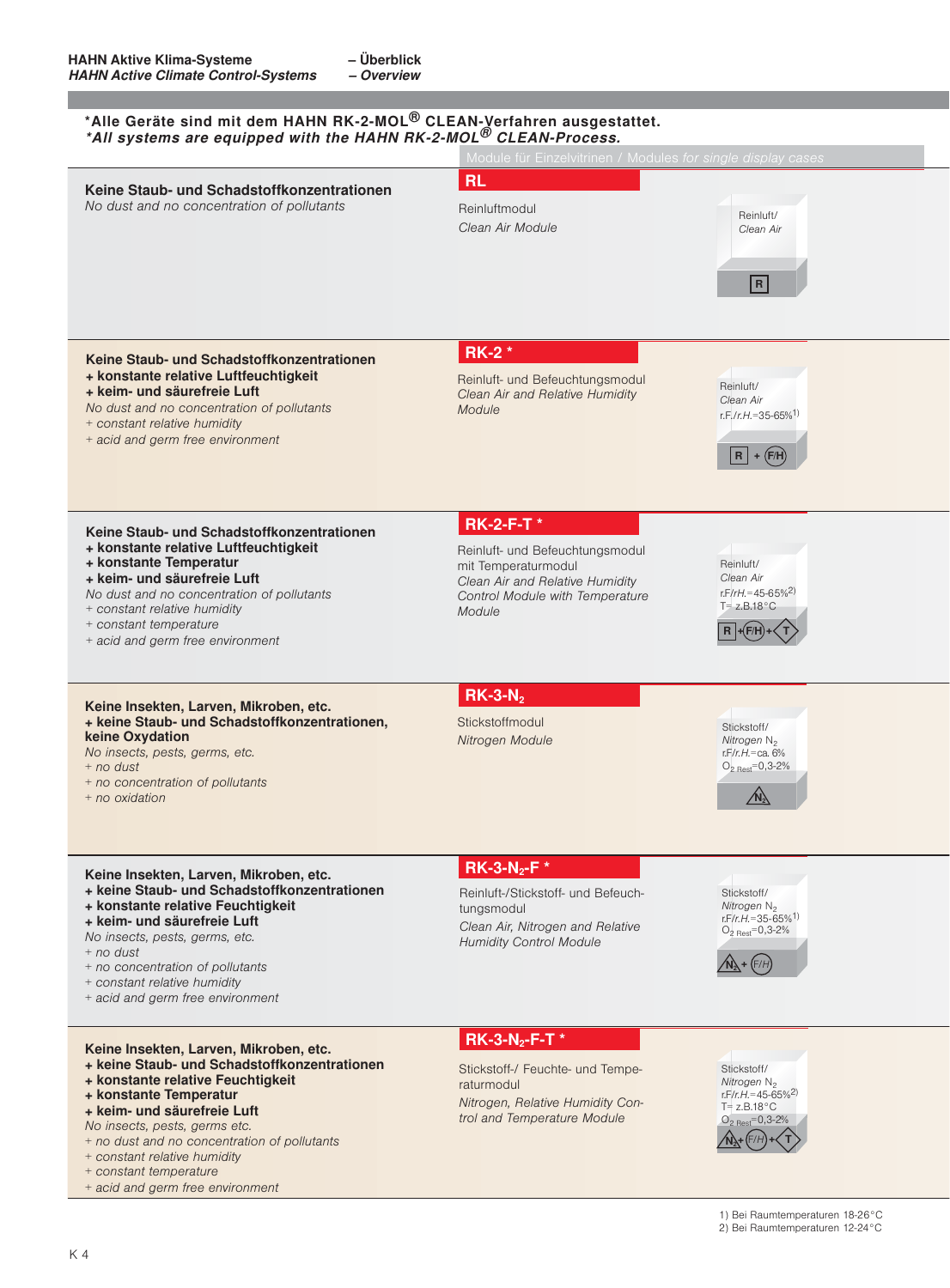![](_page_4_Figure_0.jpeg)

## **RK-3-N2-Xa**

Zentrales Reinluft-/ **Stickstoffmodul** *Central Clean Air, Nitrogen Module*

Vitr.1/ *Case 1* Stickstoff/ *Nitrogen* N<sub>2</sub> **N2**

Vitr.2/ *Case 2* Stickstoff/ *Nitrogen* N<sub>2</sub>

### **RK-3-N2-F-Xa \***

Zentrales Reinluft-/Stickstoff- und Befeuchtungsmodul *Central Clean Air, Nitrogen and Relative Humidity Control Module*

Vitr.1/ *Case 1* Stickstoff/ *Nitrogen* N<sub>2</sub> r.F/*r.H.*=35-65%1)  $O_{2 \text{ Rest}} = 0.3 - 2\%$ 

Vitr.2/ *Case 2* Stickstoff/ *Nitrogen* N<sub>2</sub> r.F/*r.H.*=35-65%1)  $O_{2 \text{ Rest}} = 0.3\% - 2\%$ 

### **RK-3-N2-F-Xb \***

Zentrales Reinluft-/Stickstoffmodul und dezentrales Befeuchtungsmodul *Central Clean Air, Nitrogen and Individual Relative Humidity Control Module* **N**<sub>2</sub> + (F/*H*)  $\overline{M_2}$ 

Vitr.1/ *Case 1* Stickstoff/ *Nitrogen* N<sub>2</sub> r.F/*r.H.*=35-65%1) O2 Rest=0,3%-2% F/*H* F/*H*

Vitr.2/ *Case 2* Stickstoff/ *Nitrogen* N<sub>2</sub> r.F/*r.H.*=35-65%1)  $O_{2 \text{ Rest}} = 0.3\% - 2\%$ 

### **RK-3-N2-F-T-Xb \***

Zentrales Reinluft-/Stickstoffmodul und dezentrales Befeuchtungs-/Temperaturmodul *Central Clean Air, Nitrogen, Individual Relative Humidity Control and Temperature Module* **N2**

Stickstoff/ *Nitrogen* N<sub>2</sub> r.F/*r.H.*=45-65%2) T=z.B.18°C  $O_{2 \text{ Rest}} = 0.3 - 2\%$ Stickstoff/ *Nitrogen* N<sub>2</sub> r.F/*r.H.*=45-65%2)  $T = z.B.18 °C$  $O_{2 \text{ Rest}} = 0.3 - 2\%$ F/*H* F/*H* **+**  $\langle$ T  $\rangle$  **(F/H) 1+** $\langle$ T

**12**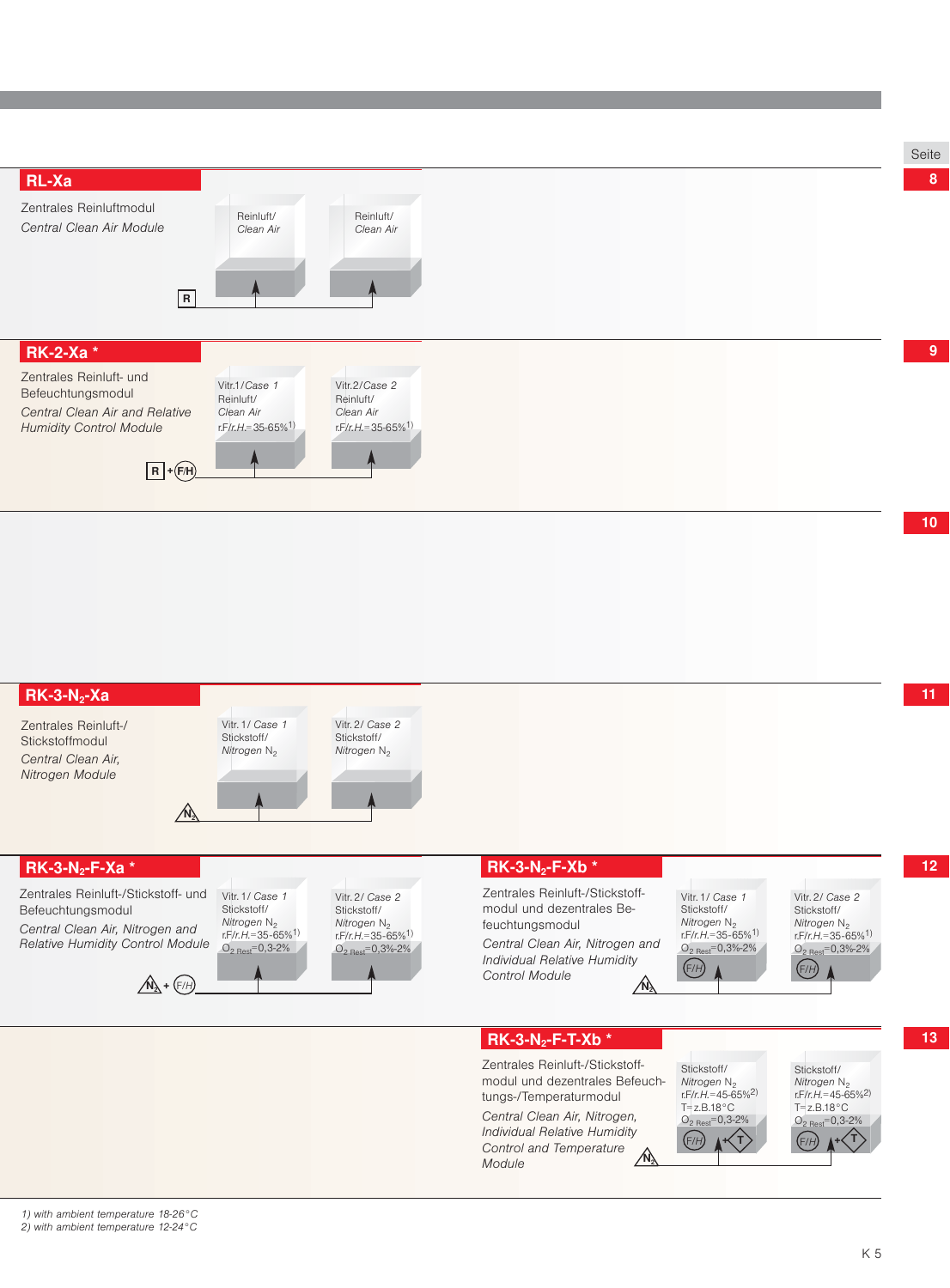#### **Systeme zur Erzeugung von Reinluft, Feuchtigkeit, Stickstoff und/oder Temperatur in Vitrinen**

Selbst bei Vitrinen höchster Dichtigkeit findet, bedingt durch Luftdruck- und Temperaturschwankungen, ein Luftaustausch statt.

Infolgedessen dringen Staub und Schadstoffe in die Vitrinen ein, die sich auf den Exponaten ablagern und Schäden verursachen. Die Reinigung der Exponate ist oft nur mit hohem Aufwand möglich und birgt die Gefahr weiterer Beschädigungen in sich. Diese Kosten hierfür lassen sich schon bald kompensieren, wenn beim Bau der Vitrinen eine Reinluftversorgung eingeplant wird. Außerdem wird das Wachstum von Mikroben durch eine behutsame Ventilation eingeschränkt. Allen Systemen der Reinluftversorgung ist gemeinsam, dass Staub und Schadstoffe durch Filter absorbiert werden, und der Ausstellungsraum permanent mit dieser gereinigten Luft "gespült" wird.

Die in diesem Bericht aufgeführten Systeme decken den gesamten Bereich ab, von der Reinluft bis zu Vollklimatisierung von Vitrinen sowie Depotschränken. Alle Systeme sind modular konzipiert. Somit können Erweiterungen vorgenommen oder die Einzelkomponenten der Systeme ausgetauscht werden, sollten Störungen auftreten. Alle Systeme werden serienmäßig mit einem Partikelstaubfilter ausgestattet.

Alle RK2 Geräte sind werkseitig mit einem Katalysator im Wassertank ausgerüstet, welcher die Luft nicht nur befeuchtet, sondern auch keim- und säurefrei auswäscht und so konservatorisch einwandfreie Luftreinheit erzeugt (HAHN RK-2-MOL<sup>®</sup> CLEAN-Verfahren). Laboruntersuchungen haben gezeigt, dass Bakterien, Bakteriensporen, Schimmelpilze, Schimmelsporen und Hefen, welche als Testkeime in die Befeuchtungskammer appliziert wurden, einem steten Absterbeprozess im Vorratsbehälter unterliegen und somit nicht in das Vitrineninnere gelangen können. Ein Laborversuch beweist, dass Schwefeldioxid und Stickstoffdioxid aus der Umgebungs-luft im Wasserbad des RK2-Gerätes ausgewaschen wurden.

Die Wartung der Geräte, z.B. Austausch der Filter, sollte in Abständen von 6 Monaten erfolgen. Bei allen Geräten mit Feuchtigkeitskontrolle muss der Wasserstand des Wasserbehälters regelmäßig überprüft werden. Die Intervalle sind zeitlich abhängig vom Volumen des Ausstellungsraumes und dem Umgebungsklima.

Der Wartungsservice erfolgt durch GLASBAU HAHN oder authorisierte Partnerfirmen.

Alle RK-Geräte sind mit digitaler Steuerung und Kontrolle ausgestattet. Bei Überschreitung sicherheitsrelevanter Grenzwerte wird Alarm ausgelöst und das Gerät abgeschaltet.

Optional ist ein externer Alarm, sowie die Datenaufzeichnung und Kontrolle über LON-Netzwerk möglich.

#### *Systems to generate clean air, humidity, nitrogen and / or temperature control in display cases*

*Display cases even of the highest quality and air-tightness experience an exchange of their micro climate due to varying barometric pressures and temperatures.* 

*Consequently, pollution and dust can enter the display case which settle upon the exhibit objects and create damage. The cleaning of these objects is often difficult, expensive, and can endanger the objects through accidents or careless handling. Studies at some of the leading museum institutions have proven that an initially expensive but high quality display case usually turns out to be the better choice in the long run due to fewer and less expensive maintenance requirements.*

*This is especially true when the construction of the display case already allows for the subsequent addition of a climate control system. All of our active systems include the use of filters to absorb pollutants and dirt. Furthermore they rinse the display area with purified air.* 

*The various systems described in this brochure cover the complete range: clean air as well as full climate control of display cases and storage cabinets. All systems have a modular concept, so the various components can be exchanged or added on.*

*The water container for the RK-2 unit is equipped with a special catalytic system to avoid the growth of bacteria or algae inside the water container. (HAHN RK-2-MOL ® CLEAN-Process)* 

*Tests by accredited laboratories have proven that thus bacteria, spores, moulds, and yeast are quickly eliminated and prevented to enter the display case environment. Further tests showed that sulphur dioxide and nitrogen dioxide, usually present in the ambient air, are rinsed and washed out in the water tank. This way only the purified, decontaminated and humidity controlled air is injected into the display space.*

*All systems should be serviced twice a year (for instance exchange of the pollution filter). All RK-modules are electronically controlled so that they will shut off automatically if any malfunction should occur. At the same time an alarm signal will be activated. This security function safeguards against any damage to the artwork.*

*Inspection of the control units will be provided by GLASBAU HAHN or authorized partners.*

*Options: connection to an external alarm or to a LON-Network to monitor and control data.* 

![](_page_5_Picture_19.jpeg)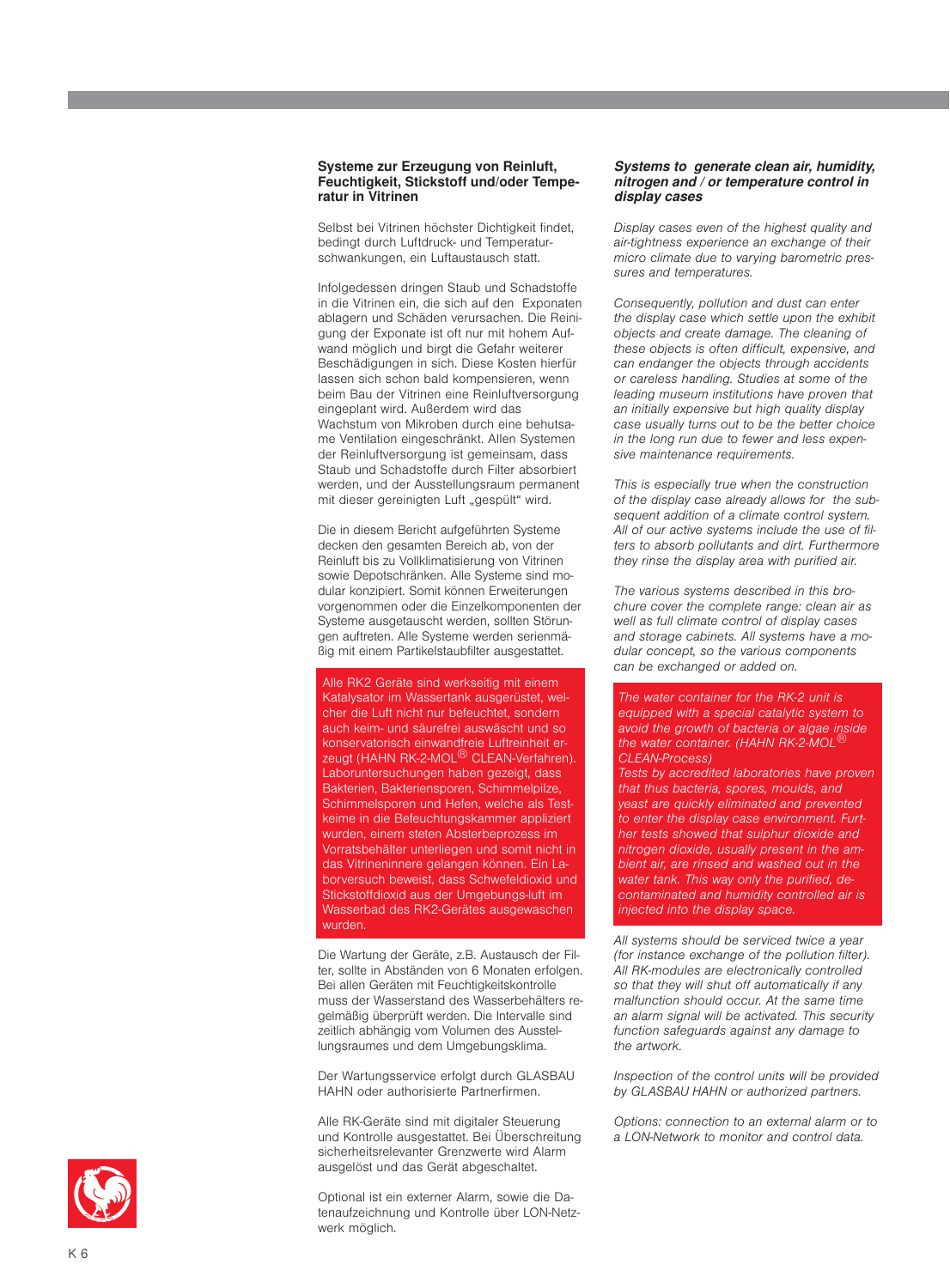![](_page_6_Picture_0.jpeg)

![](_page_6_Picture_1.jpeg)

![](_page_6_Picture_2.jpeg)

![](_page_6_Picture_3.jpeg)

![](_page_6_Picture_4.jpeg)

- *1 Ungarisches Parlament, Budapest Hungarian Parliament, Budapest RK-3-N2-F-T*
- *2 Vitrine mit RK-2 Gerät und HAHN CON-TROL Überwachungssoftware zur Ausstellung der Familienbibel von Präsident Abraham Lincoln Display Case with RK-2 unit and HAHN CON-TROL monitoring software to exhibit Abraham Lincoln´s bible*
- *3 Mustervitrine mit Reinluft- und Befeuchtungsmodul mit Temperaturmodul Display Case with Humidity Control and Temperature Module RK-2-F-T*
- *4 Cerritos Millenium Library, Cerritos, CA, USA RK-2*
- *5 Hessisches Puppenmuseum, Hanau-Wilhelmsbad Doll Museum, Hanau-Wilhelmsbad RK-3-N2-F-Xa*
- *6 Domschatzmuseum, Diözese Würzburg RK-2-Xa*

![](_page_6_Picture_11.jpeg)

![](_page_6_Picture_12.jpeg)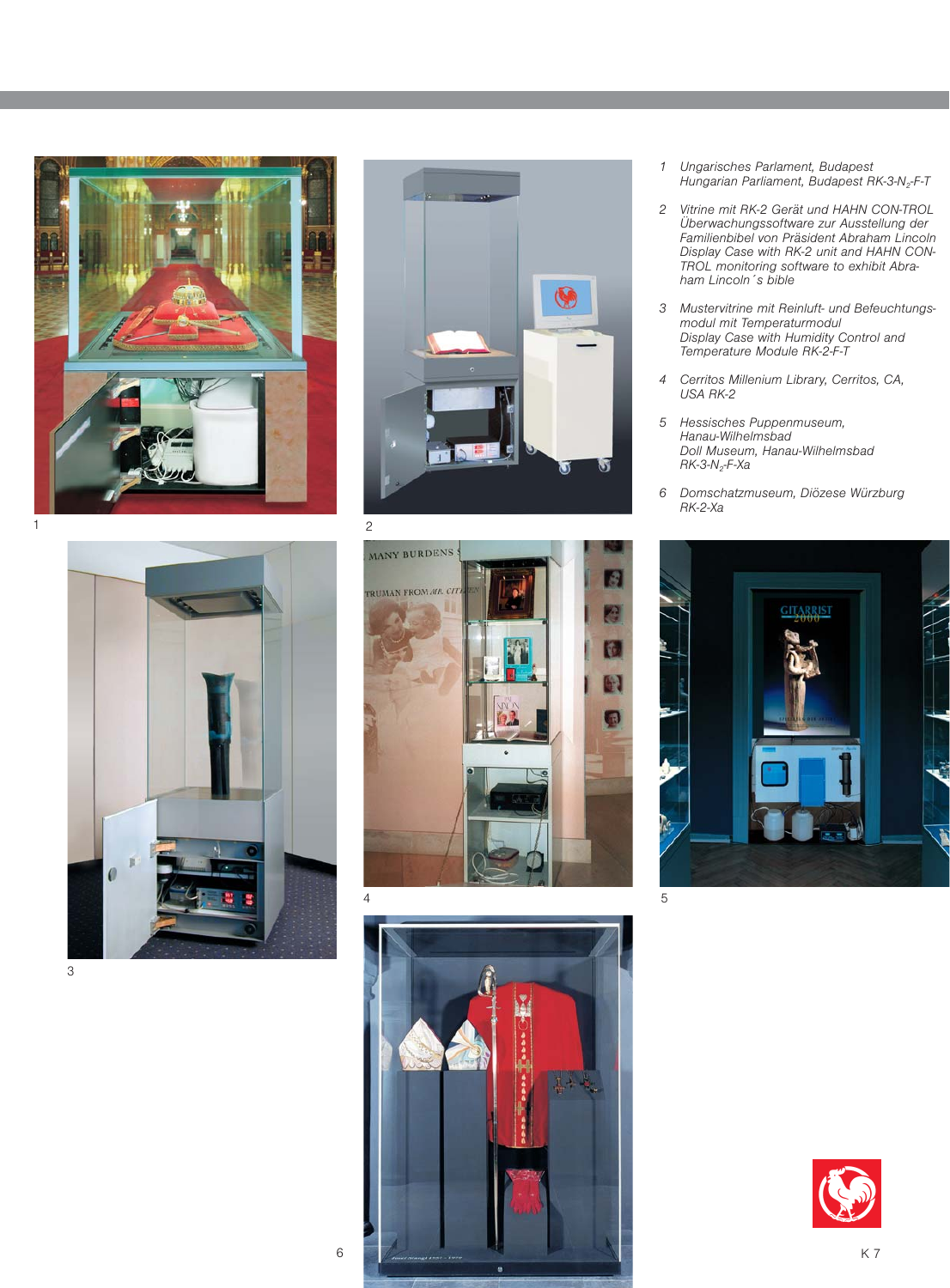#### **RL = Reinluft-Modul**

Zweck: Eliminierung von Staub und Schadstoffen in der Vitrine

Über Filter gereinigte Luft wird mittels einer elektrischen Pumpe in die Vitrinen eingeleitet. Durch den dadurch entstehenden geringen Überdruck können Staub und Schadstoffe erst gar nicht in die Vitrine gelangen. Gleichzeitig werden eventuelle Schadstoffe aus den Baumaterialien oder Exponaten kontinuierlich verdünnt und "ausgespült". Dieses System ist nur anwendbar, wenn Feuchtigkeitsschwankungen ohne negativen Einfluß sind. Einsetztbar bis 4 m<sup>3</sup> Vitrinenrauminhalt, für Einzelvitrinen.

#### **RL-Xa = zentrales Reinluft-Modul**

Das Reinluft Modul wird an einem zentralen Platz installiert und versorgt von dort mehrere Vitrinen.

Einsetztbar bis 4 m<sup>3</sup> Vitrinenrauminhalt. (Für größere Vitrinenrauminhalte läßt sich das Modul koppeln). Das Gerät wird projektbezogen angefertigt.

#### *RL = Clean Air Module*

*Purpose: To eliminate the entry of polluted air and dust into the display space* 

*Filtered clean air is injected into the display area by means of an electrical pump. The volume of air pumped into the case must be more than any possible penetration from outside due to barometric or other changes. Thus a slight over-pressure is created inside the display case, which prevents dust and pollutants from entering. At the same time possible emissions from the exhibits are constantly "rinsed out". This system can be used for a display volume of up to 4 cubic metres.*

# Reinluft/ *Clean Air* **R**

**R**

Reinluft/ *Clean Air*

#### *RL-Xa Central Clean Air Module*

*The air-cleaning module is installed at a central location, serving several display cases from there.*

*This system can be used for up to 4 cubic meters of display volume. Further modules can be added on for larger spaces.*

![](_page_7_Picture_13.jpeg)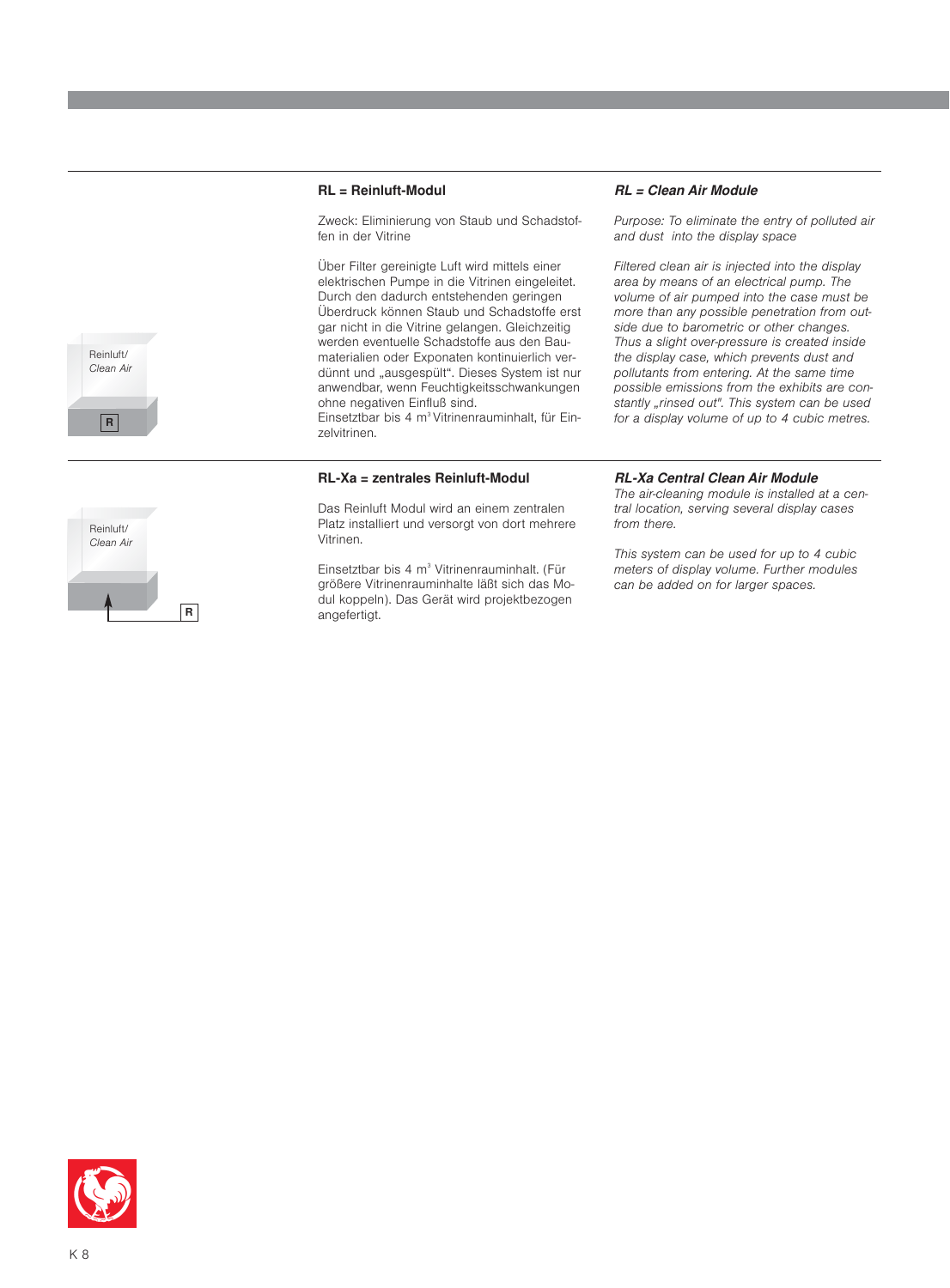**Exponate, insbesondere aus organischen Materialien wie Holz, Elfenbein, Leder, Textilien usw., sollten in einer ihnen adäquaten konstanten relativen Feuchtigkeit (r. F.) bewahrt werden.**

#### **RK-2 = Reinluft-Befeuchtungsmodul für Einzelvitrinen**

Zweck: Für Exponate empfindlich gegenüber Feuchtigkeit und Luftschadstoffen

Die Umgebungsluft wird über einen Filter geführt, durch ein Be- und Entfeuchtungsmodul auf eine festgelegte r. F. eingestellt und durch eine Pumpe in die Vitrine geleitet. Ein Feuchtigkeitssensor misst die aktuelle Feuchtigkeit in der Vitrine und zeigt diese am Display des Gerätes an. Eine elektronische Regelung hält diese Sollwerte mit einer Toleranz von ± 3% konstant (einstellbar zwischen 35-65%)1). Einsetzbar bis 3 m<sup>3</sup> Vitrinenrauminhalt, PC-anschlussfähig.

Als Version RK-2e auch entfernt von der Vitrine aufstellbar.

Für Vitrinen oder Vitrinengruppen mit mehr als  $3m^3$ :

#### **RK-2-Xa = Reinluft-Befeuchtungsmodul für eine unbestimmte Anzahl von Vitrinen mit gleicher relativer Luftfeuchte.**

Einsetztbar bis 60 m<sup>3</sup> Vitrinenrauminhalt – unter definierten Bedingungen und mit Zusatzpumpe sogar bis 120 m<sup>3</sup>. Für die Luftzufuhr wird ein Schlauch von ca.10mm Durchmesser benötigt, der ein zentrales externes Be- und Entfeuchtungsgerät mit einer großen bzw. mehreren Vitrinen verbindet. Die Vitrinen müssen alle auf die gleiche r. F. eingestellt werden  $(35-65%)$ <sup>1</sup>).

*Artifacts made out of organic materials, such as wood, ivory, leather, textile, paper, etc. should be kept in their specific relative humidity (r. H.).*

#### *RK-2 = Clean Air and Relative Humidity Control Module for individual display cases*

*Purpose: To protect exhibits in a humidity controlled, clean air environment*

*Filtered air is led through a humidification / dehumidification module to achieve the preset relative humidity. The conditioned air is then injected into the display case. A sensor observes the actual humidity within the case, which can be set between 35% and 65%1). Under normal conditions (20°C) this r. H. value will be held within +/- 3%. This system can be used for up to 3 cubic metres of display volume, PC-connectivity. Remote location of the module as version RK-2e is possible.*

Reinluft/ *Clean Air* r.F./*r.H.*=35-65%1)

![](_page_8_Picture_13.jpeg)

*For several cases or larger display spaces:*

#### *RK-2-Xa = Clean Air and Relative Humidity Control Module for an indefinite number of display cases requiring the same relative humidity.*

*This system can be used up to 60 cubic metres of display volume – with additional compressor up to 120 cubic metres depending on ambient conditions. It is economical to apply a central separate humidification / dehumidification module with connecting tubes to the various display cases. The micro climate desired must be of the same r. H. (between 35- 65%)1).*

![](_page_8_Figure_17.jpeg)

1) Bei Raumtemperaturen 18-26°C

![](_page_8_Picture_19.jpeg)

![](_page_8_Picture_20.jpeg)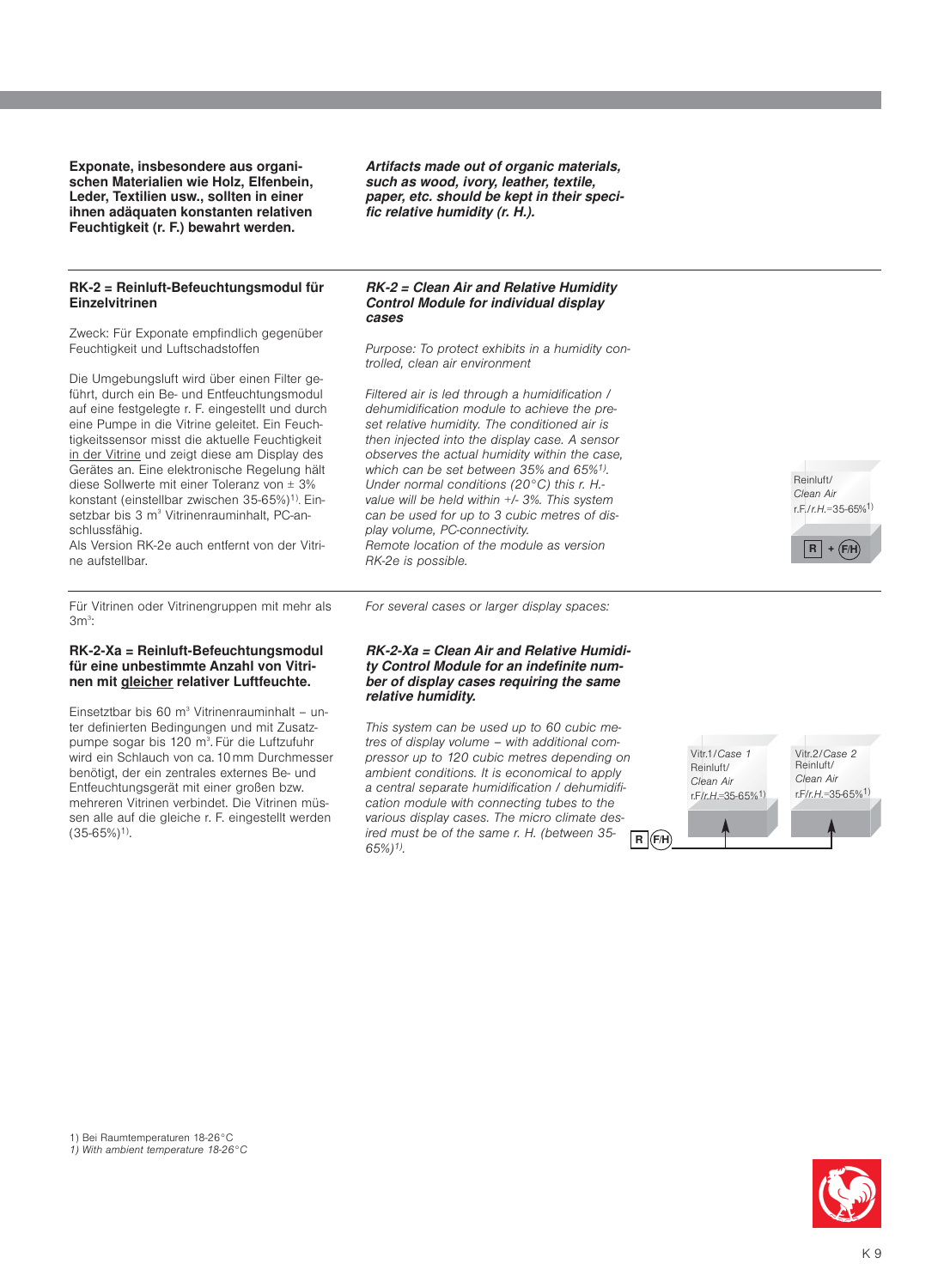**Einige Exponate, erfordern neben Reinluft und konstanter Luftfeuchtigkeit auch eine konstante Temperatur. Für diese sollte folgendes System eingesetzt werden:**

#### **RK-2-F-T = Reinluft- und Befeuchtungsmodul mit Temperaturmodul**

Zweck: Für Exponate empfindlich gegenüber Feuchtigkeit, Temperatur und Luftschadstoffen.

Ein Temperaturmodul erzeugt kühles konstantes Raumklima von z.B. 18° C. Ein zusätzlich angeschlossenes RK-2-Gerät stellt die gewünschte konstante relative Feuchtigkeit zwischen 45-65%1) in der Vitrine her, die durch einen Sensor überwacht wird. Im Vergleich zu herkömmlichen Systemen, bei denen sich schädliches Kondensat an den Kühllamellen bilden kann, ist unser Temperaturmodul so gestaltet, dass kein Kondensat in der Vitrine entsteht. Dadurch wird Pilz- und Algenbildung verhindert. Sanftes Anfahren der Klimatisierung nach der Bestückung der Vitrine hält die relative Feuchtigkeit bei der Temperaturanpassung konstant.

Bis max. 1m<sup>3</sup> Vitrinenrauminhalt einsetzbar.

Bei einer Abweichung der konstanten Temperatur in der Vitrine von +/- 6% gegenüber der Raumtemperatur muss die Vitrinenkonstruktion an diese Bedingungen angepasst werden. Als geeignete Konstruktion bietet sich hier unser HAHN-Ganzglas-Isolierglas an, welches rahmenlose Verglasung erlaubt.

*Some situations require a constant temperature in addition to clean air and controlled humidity. In such instance the following system should be used:*

#### *RK-2-F-T = Clean Air and Relative Humidity Control Module plus Temperature Module*

*Purpose: Protection for objects sensitive to humidity, temperature and pollution as well as a combination of such influences.*

*A temperature module controls the temperature of a display case to 18°C, for example. In addition, a de-humification module (RK-2 unit) is connected to create a constant relative humidity which can vary between 45-65%1). A sensor monitors the display case environment. Our temperature module avoids condensation within the display case. Thus the formation of funghi and algae is prevented, which could be promoted by condensation. This is a major advantage compared with conventional systems, where condensation can occur at the cooling grille.*

*Our system starts very smoothly, ensuring that the relative humidity stays more or less constant while the temperature is being adjusted.* 

*The RK-2-F-T module can be used up to 1 cubic metre of display volume.* 

*If the micro climate must show an internal temperature with a greater difference than 6°C from the ambient temperature, the construction of the display case must be specially adapted, for instance by using our patented HAHN-Allglass insulated door.*

![](_page_9_Picture_13.jpeg)

![](_page_9_Picture_14.jpeg)

1) Bei Raumtemperaturen 12-24°C *1) With ambient temperature 12-24°C*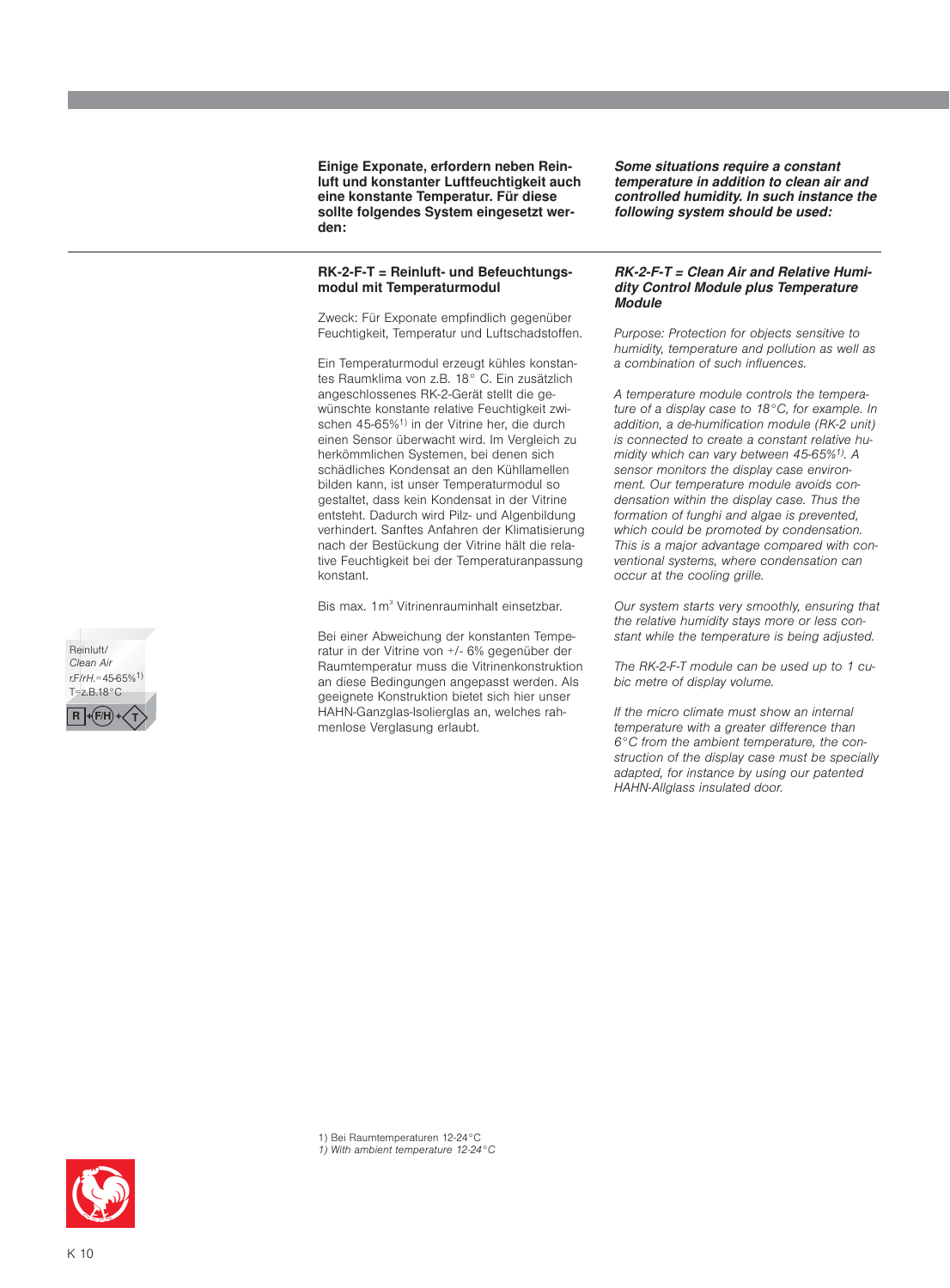**Speziell organische Exponate müssen vor dem Befall von Insekten, Eiern, Larven, Puppen, Mikroben und Bakterien geschützt werden. Ebenso muss die Oxydation (Korrosion) verhindert werden (z.B. Anlaufen von Metallen, Vergilben von Papier, etc.). Für diese Art von Exponaten empfehlen wir die unten genannten RK-3 Systeme zu verwenden.**

#### **RK-3-N2 = Reinluft-/Stickstoffmodul**

Zweck: Eleminierung von Staub und Schadstoffen, Erzeugung eines Trockenklimas und Stickstoff in der Vitrine

Ein Stickstoffgenerator (keine Gasflasche) liefert gefilterte Luft mit einem Rest-Sauerstoffgehalt von nur noch 0,3 - 2 % und fördert diese kontinuierlich in die Vitrine. So wird die Atemluftatmosphäre in der Vitrine nach und nach durch den Stickstoff verdrängt. Es dauert etwa 40 Stunden, bis die Konzentration von 99,7% Stickstoff in der Vitrine von ca. 1 m<sup>3</sup> erreicht ist. Ohne Sauerstoff keine Oxydation. Der Generator kann in einem Unterbau der Vitrine oder extern aufgestellt werden.

Einsetzbar für Vitrinen mit einer konstanten relativen Feuchte von ca. 6%.

*Often exhibits must be safeguarded against insects, larvae, germs and bacteria. Also certain artifacts might require special precautions to avoid oxidation (i. e. oxidation of silver, yellowing of paper). In this case we recommend using one of the RK-3 systems mentioned below.* 

#### *RK-3-N2 = Clean Air / Nitrogen Module*

*Purpose: To prevent dust and pollutants from penetration into the display case, with a very dry nitrogen climate* 

*A nitrogen generator (no gas bottle) continuously injects filtered air into the display case, producing a residual oxygen concentration of less than 0,3 - 2 %. Thus virtually pure nitrogen replaces the original air inside the display space. After approximately 40 hours the nitrogen concentration inside a display case of about 1 m*<sup>3</sup> *will have reached 99.7%. No oxygen means that no oxidation is possible. The nitrogen generator can be placed in the base of the display or at a remote location.*

*This system can be used for display cases with a constant relative humidity of approx. 6%.*

![](_page_10_Picture_10.jpeg)

Das Reinluft- /Stickstoffmodul wird an einem externen Platz installiert und versorgt von dort mehrere Vitrinen mit Hilfe von Verbindungsschläuchen.

*RK-3-N2-Xa= Central Clean Air / Nitrogen Module*

*The clean air / nitrogen module is installed at a central location, serving several display cases from there.*

Stickstoff/ *Nitrogen* N<sub>2</sub>  $rF/rH = caB\%$ O2 Rest=0,3-2% **N2**

![](_page_10_Figure_15.jpeg)

![](_page_10_Picture_16.jpeg)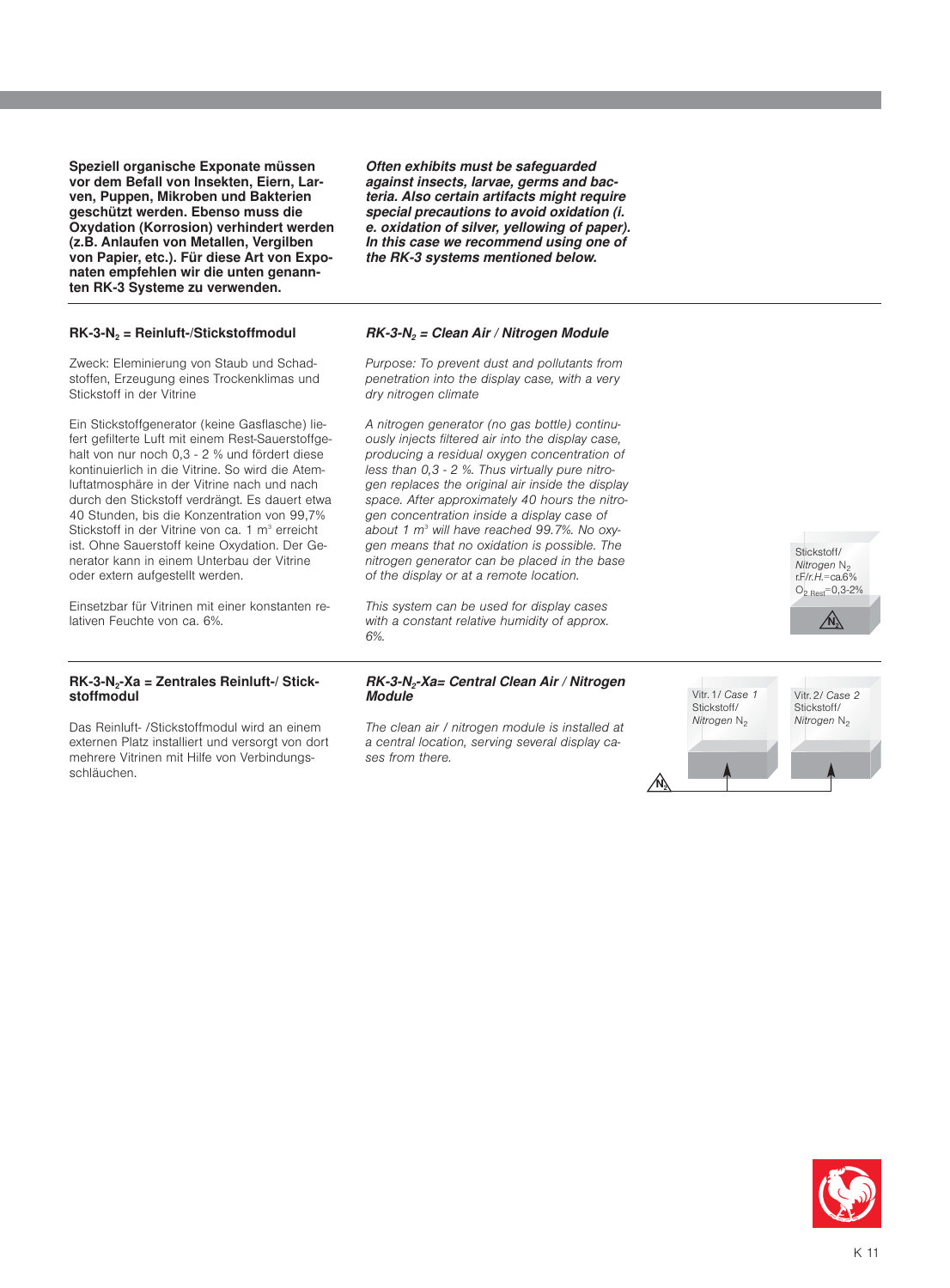#### **RK-3-N2-F = Reinluft-/Stickstoff- und Befeuchtungsmodul**

Zweck: Eliminierung von Staub und Schadstoffen, frei von Insekten, Mikroben und mit einer konstanten relativen Feuchte in der Vitrine, speziell für organische Exponate.

Dem Stickstoffgenerator wird eine Befeuchtung hinzugefügt, so daß die relative Feuchtigkeit in der Vitrine zwischen 35 und 65 %1) einstellbar ist. Dadurch ist es möglich, sensible Objekte aus organischen Materialien in deren adäquaten relativen Feuchtigkeit zu lagern/ auszustellen und gleichzeitig Insekten, einschließlich Eier, Larven, Puppen, Bakterien sowie Mikroben zuverlässig abzutöten.

Dank der Verwendung von Stickstoff erübrigt sich der gefährliche Einsatz von Pestiziden.

#### RK-3-N<sub>2</sub>-F-Xa Zentrales Reinluft-/Stick**stoff- und Befeuchtungsmodul**

Dieses System ist geeignet für Vitrinen, die alle mit gleicher relativer Feuchte beschickt werden. Ein Stickstoffgenerator wird zentral mit einem Be- und Entfeuchtungsmodul verbunden. Der konditionierte Stickstoff wird dann über ein Schlauchsystem in die Vitrine geführt.

#### *RK-3-N2-F = Clean Air/Nitrogen Module, with Relative Humidity Control Module*

*Purpose: To prevent dust and pollutants from penetrating into the display case and to eliminate insects, germs and pests, while keeping a constant relative humidity inside the display case.* 

*Art objects made out of organic material are especially vulnerable to insects, germs, pests and similar. Nitrogen is a non toxic substitute for dangerous pesticides, which have been used in the past. Since the nitrogen module alone has a relative humidity of only 6%, this system can be equipped with a relative humidity control module, which achieves a constant relative humidity between 35-65%.*

#### *RK-3-N2-F-Xa Central Clean Air / Nitrogen- and Relative Humidity Control Module*

*The nitrogen generator can be placed in a remote location and connected to a clean air filter and humidification module. The conditioned nitrogen can thus be injected into the display cases through a system of tubes. This system is suited for a number of display cases, all with a nitrogen climate of the same relative humidity.*

![](_page_11_Figure_11.jpeg)

Vitr.2/ *Case 2* Stickstoff/ *Nitrogen* N<sub>2</sub> r.F/*r.H.*=35-65%1)  $O_{2 \text{ Rest}} = 0.3\%$ 

**A**<sub>2</sub>+(F/H)

#### **RK-3-N2-F-Xb Zentrales Reinluft-/Stickstoffmodul jedoch dezentrale Befeuchtungsmodule**

Dieses System ist geeignet für Vitrinen, die mit individueller Luftfeuchte beschickt werden. Es besteht aus einem zentralen Stickstoff-Generator, der den Vitrinen permanent Stickstoff zuführt. Die Be- und Entfeuchtungsmodule sind dezentral jeder Einzelvitrine zugeordnet, so dass die Feuchte in jeder Vitrine individuell eingestellt werden kann (35-65%)<sup>1)</sup>.

#### *RK-3-N2-F-Xb Central Clean Air / Nitrogen-Module with individual Relative Humidity Control Modules*

*This system is suited for a number of display cases, with a nitrogen climate of different relative humidity. A separate nitrogen generator is connected with tubes to the different display cases, each of them with their own humidification module in the base, allowing a variation of r. H. between 35 % and 65 %1).*

1) Bei Raumtemperaturen 18-26°C *1) With ambient temperature 18-26°C*

![](_page_11_Picture_17.jpeg)

Stickstoff/ *Nitrogen* N<sub>2</sub> r.F/*r.H.*=35-65%1)  $O_{2 \text{ Rest}} = 0.3\%$ 

**N**<sub>2</sub>+ (F/H)

Vitr.1/ *Case 1* Stickstoff/ *Nitrogen* N<sub>2</sub> r.F/*r.H.*=35-65%1)  $O_{2 \text{ Rest}} = 0.3\%$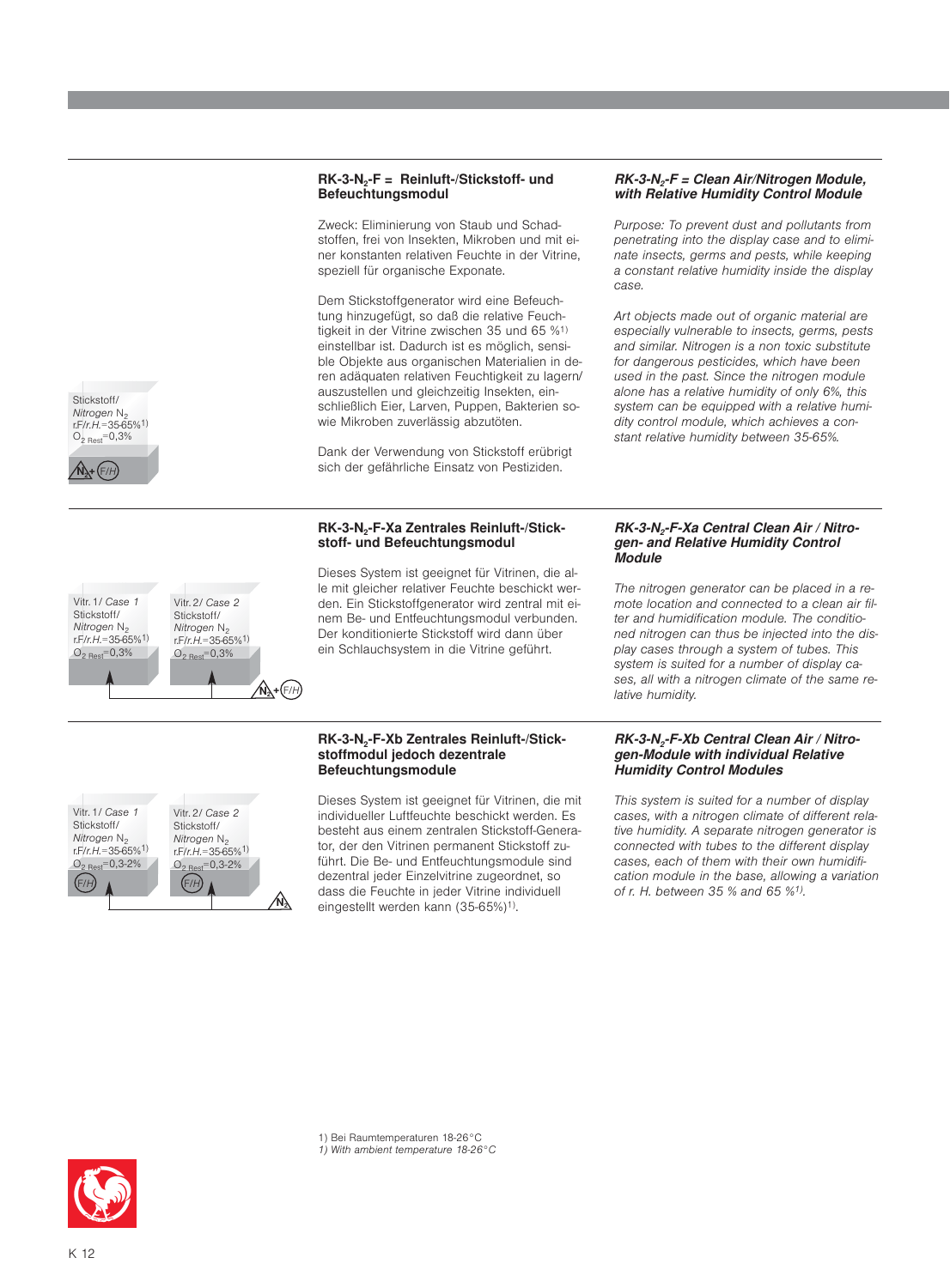#### **RK-3-N2-F-T = Reinluft-/Stickstoff-, Befeuchtungs- und Temperaturmodul**

Zweck: Permanente Zufuhr von Stickstoff mit Befeuchtung und Temperaturregelung, um temperaturempfindliche Exponate zu schützen.

Dem Stickstoffgenerator und Befeuchter wird noch ein Temperaturmodul hinzugefügt. Feuchte und Temperatur sind elektronisch geregelt. Die relative Feuchtigkeit in der Vitrine kann zwischen 45 und 65 %1) eingestellt werden. Die Temperatur kann bei z.B. 18°C konstant gehalten werden. Hierbei ist zu beachten, dass die Temperatureinstellung nicht mehr als ± 6° von der Raumtemperatur abweicht.

#### **RK-3-N2-F-T-Xb = Zentrales Stickstoff, dezentrales Befeuchtungs- und Temperaturmodul**

Das Reinluft- /Stickstoffmodul wird an einem externen Platz installiert und versorgt von dort die Vitrinen mit Stickstoff. Die Be-/Entfeuchtungs- und Temperaturmodule sind jeder Vitrine individuell zugeordnet.

#### *RK-3-N2-F-T = Clean Air/Nitrogen and Relative Humidity Control Module, plus a Temperature Module*

*Purpose: Injection of r. H. conditioned nitrogen with temperature control for temperature sensitive exhibits.*

*In addition to the humidification module the nitrogen generator can also be connected with a temperature module. Humidity and temperature are controlled electronically. The r. H. inside the display case can be set at a value between 45 % and 65 %1). The temperature can be kept constant for example at 18°C. It must be observed, however, that the temperature inside the case should not differ from the ambient temperature by more than 6°C.*

#### *RK-3-N2-F-T-Xb = Central Clean Air and Nitrogen Module, but individual Relative Humidity Control / Temperature Modules*

*This system is suited for a number of display cases, with a nitrogen climate of different relative humidity and different temperature. A separate nitrogen generator is connected with tubes to the different display cases, each of them with their own humidification and temperature module in the base, allowing a variation of r. H. between 45% and 65 %*1)*.*

Stickstoff/ *Nitrogen* N<sub>2</sub> r.F/*r.H.*=45-65%1) T=z.B.18°C  $O_{2 \text{ Rest}} = 0.3 - 2\%$ F/*H* F/*H*

**N2**

![](_page_12_Picture_11.jpeg)

Stickstoff/ *Nitrogen* N $rF/rH = 45.65\%1$  $T = z.B.18°C$  $=0.3%$ **N2+** F/*H* **+ T**

#### **Allgemeines Zubehör:**

- a) Digitale Hygrometer inkl. Temperaturanzeiger mit Sensor
	- Spezialanfertigung für unsere Klimageräte und für den Einsatz in Museen und Vitrinen
	- Verwendung eines hochwertigen, kapazitiven Sensorelements (+/- 2% R. F. bei 23°C und 33% R. F. und +/- 0,3°C bei 23°C)
	- Schutz der Exponate durch Verwendung chemisch unbedenklicher Werkstoffe
	- Verwendung einer Sinterklappe aus Edelstahl zum Schutz des Sensorelements vor Staub und mechanischer Beschädigung - variabler Einsatz der Messfühler
- b) Digitale Restsauerstoff-Messgeräte
- c) Zentrales Monitorprogramm
	- HAHN CON-TROL
	- zur Überwachung, Steuerung und Auswertung der Klimadaten in Vitrinen (technische Daten s. S. 15)
- d) Diverse Filter
	- Partikelstaubfilter
	- Gasfilter
- e) Automatische Wasserzu- und abfuhr (für RK-2-Xa)

#### *General Accessories:*

- a) *Digital Thermo-Hygrometer with Sensor - special development of our climate control units for museums and their display* 
	- *cases - use of a sensor with high precision and longevity for years without recalibration (+/- 2% r. H. at 23°C und 33% r. H. and*
	- *+/- 0,3°C at 23°C external temperature) - no chemical harmful substances and thus*
	- *protection of the art objects - sensor cap made of sintered stainless*
- *steel b) Digital Meter for Measuring Residual*
- *Oxygen c) Centralized Monitoring System*
- *HAHN CON-TROL*
- *software program that allows for the monitoring, control and evaluation of climatic data in display cases*
- *d) Various Filters*
	- *particle filter*
	- *gas Filter*
- *e) Automated water supply feed (for RK-2-Xa)*

1) Bei Raumtemperaturen 12-24°C *1) With ambient temperature 12-24°C*

![](_page_12_Picture_40.jpeg)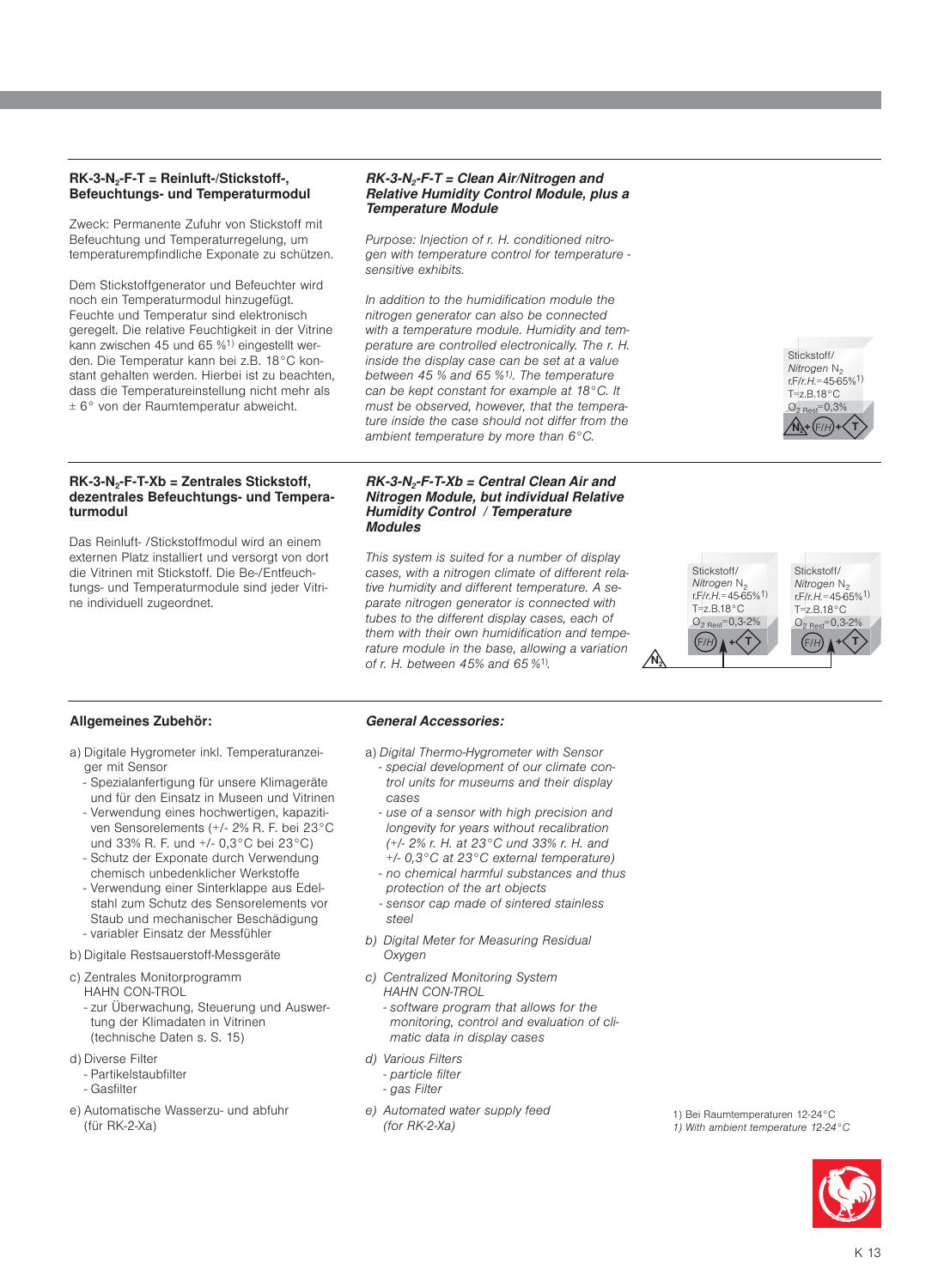![](_page_13_Picture_0.jpeg)

**Digitaler Hygrometer inkl. Temperaturanzeiger mit Sensor** *Digital Thermo-Hygrometer with Sensor*

![](_page_13_Picture_2.jpeg)

#### **RK-2 = Reinluft-Befeuchtungsmodul für Einzelvitrinen** *Humidity Control Module RK-2 = Clean Air and Relative for individual Display Cases*

Ausgestattet mit dem HAHN RK-2-MOL<sup>®</sup> CLEAN-Verfahren, welches für keim- und säurefreie Luft sorat.

*Equipped with the HAHN RK-2-MOL® CLEAN-Process for an acid and germ free environment.*

![](_page_13_Picture_6.jpeg)

Breite/*length* 550 mm Tiefe/*depth* 255 mm Höhe/height Gewicht/*weight* 6,3 kg

Betriebsspannung/*supply voltage* 100 V..240 V, AC, 50..60 Hz Leistungsaufnahme/*power consumption* max. 50 W

![](_page_13_Picture_9.jpeg)

![](_page_13_Picture_10.jpeg)

**RK-2-Xa = Reinluft-Befeuchtungsmodul für eine unbestimmte Anzahl von Vitrinen mit gleicher relativer Luftfeuchte.** *RK-2-Xa = Clean Air and Relative Humidity Control Module for an indefinite number of Display Cases requiring the same relative humidity.*

Ausgestattet mit dem HAHN RK-2-MOL® CLEAN-Verfahren, welches für keim- und säurefreie Luft sorgt.

*Equipped with the HAHN RK-2-MOL® CLEAN-Process for an acid and germ free environment.*

| Breite/length  | 1000 mm |
|----------------|---------|
| Tiefe/depth    | 500 mm  |
| Höhe/height    | 270 mm  |
| Gewicht/weight | 50 ka   |

Betriebsspannung/*supply voltage* 100 V/60 Hz oder 240 V/50 Hz Leistungsaufnahme/*power consumption* max. 200 W+ 35 W mit zusätzlicher Pumpe

![](_page_13_Picture_16.jpeg)

#### **RK-3-N2 = Stickstoffmodul** *RK-3-N2 = Nitrogen Module*

| Breite/length  | 560 mm |  |
|----------------|--------|--|
| Tiefe/depth    | 700 mm |  |
| Höhe/height    | 420 mm |  |
| Gewicht/weight | 48 kg  |  |

Betriebsspannung/*supply voltage* 100 V/60 Hz oder 240 V/50 Hz Leistungsaufnahme/*power consumption* max. 800 W

![](_page_13_Picture_20.jpeg)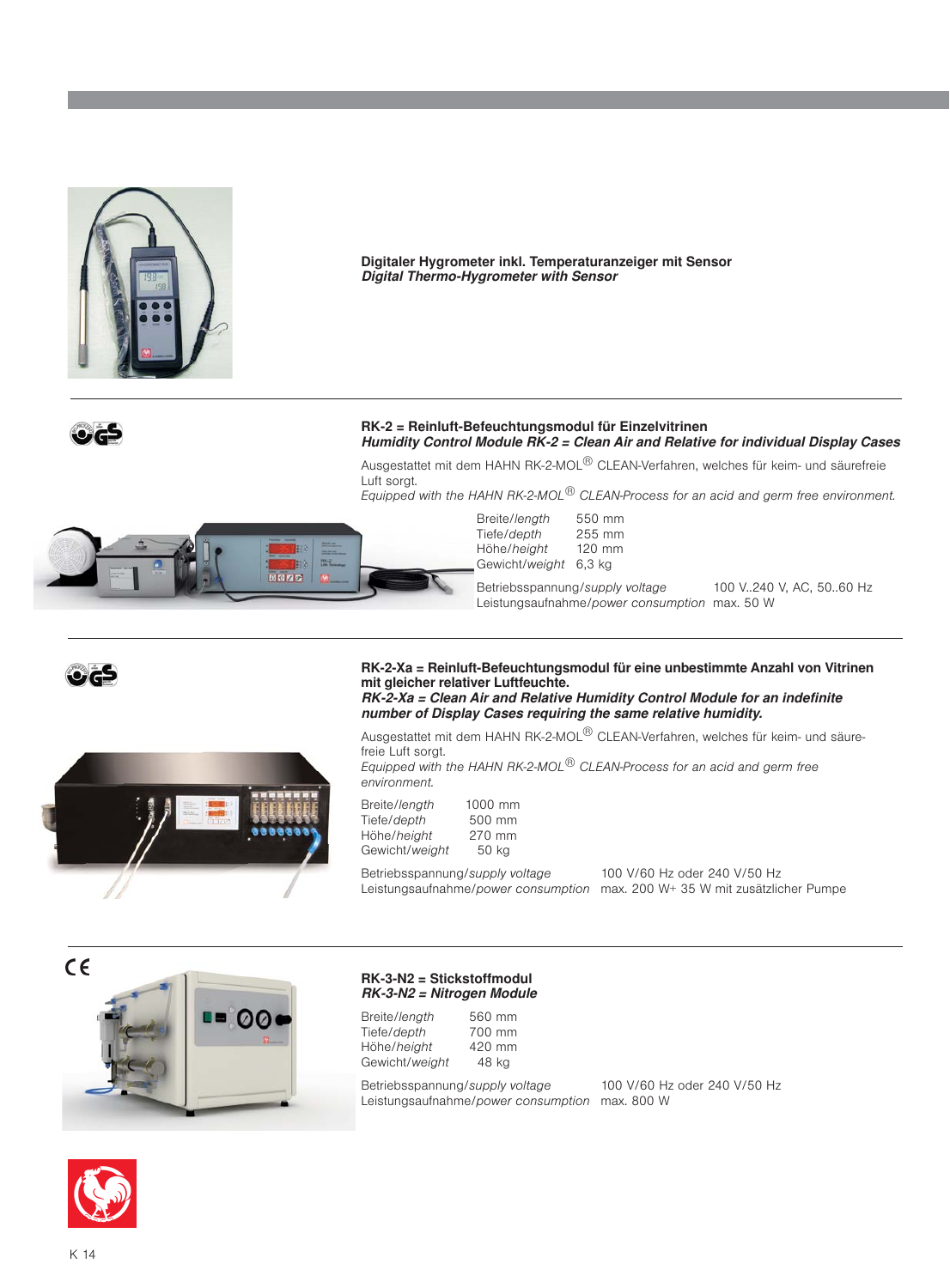#### **HAHN CON-TROL**

Zentrale PC-Überwachung des Mikroklimas einer beliebigen Anzahl von Vitrinen

Klimatisierung zum Schutz der Kulturgüter und die entsprechende Überwachung / Steuerung gehören zusammen und werden immer wichtiger. Leihgeber fordern stundengenaue Belege über das Klima in dem sich ihre ausgeliehenen Kunstobjekte befinden. HAHN CON-TROL unterstützt Sie bei der Überwachung, Steuerung und Auswertung.

#### **Zentrale Überwachung am PC**

- relative Feuchtigkeit inner- und außerhalb der Vitrinen
- Temperatur inner- und außerhalb der Vitrinen Wasserstand, falls ein Be-/Enfeuchtungsgerät (RK-2) angeschlossen ist
- Kontrolle des HAHN-Vitrinenalarms

#### **Zentrale Einstellung über PC**

- Alarm-Schwellenwerte für die relative Feuchtigkeit und Temperatur innerhalb der Vitrine.
- Soll-Werte für die relative Feuchtigkeit und Temperatur

#### **Zentrale Auswertung über PC**

- stundengenaue tabellarische und grafische Darstellung der Klimawerte über einen längeren Zeitraum hinweg

#### **Zentrale Warnung über PC**

- Störungen werden durch einen optischen und akustischen Alarm aufgezeigt.
- falls ein Modem angeschlossen ist, kann die Warnung über E-mail an einen anderen PC oder an ein Mobil-Telefon geschickt werden

#### **Einfache Bedienung und Erweiterung**

- Windows-Oberfläche, schnelle Selektion - nachrüstbar für spätere zusätzliche Vitrinen
- durch update CD-ROM

#### **Datenübertragung**

- über digitale Leitungen (BUS/LON, WLAN-System)

#### *HAHN CON-TROL*

*Central monitoring of the micro climate for any given number of display cases*

*In order to safeguard and preserve ancient and modern art objects, the monitoring of their display environment becomes more and more important. Lending institutions frequently require an hourly report on the display conditions of their artifacts. HAHN CON-TROL supports you with monitoring, control and evaluation.*

#### *Central monitoring on a PC*

- *relative humidity inside and outside the display case*
- *temperature inside and outside the display case*
- *water level, if a de-humidification module is connected (RK-2 unit)*
- *control of the HAHN-Display Case alarm*

#### *Central adjustments via a PC*

- *parameters for relative humidity and temperature inside the display case*
- *pre-set values for the relative humidity and the temperature*

#### *Central evaluation via a PC*

*- hourly read-outs in a spreadsheet or a graphic over a given period of time.* 

#### *Central warning via a PC*

- *alarms are given on the PC in a visual and acoustical form*
- *if a modem is attached to the computer, an alarm signal can be emailed to another PC or to a mobile phone.*

#### *Easy operation and expansion*

- *window-Surface, fast selection*
- *expansion option available for additional cases with a CD-ROM update*

#### *Easy data transfer*

*- via digital cables (BUS, WLAN-System)*

![](_page_14_Picture_41.jpeg)

![](_page_14_Picture_42.jpeg)

![](_page_14_Picture_43.jpeg)

![](_page_14_Picture_44.jpeg)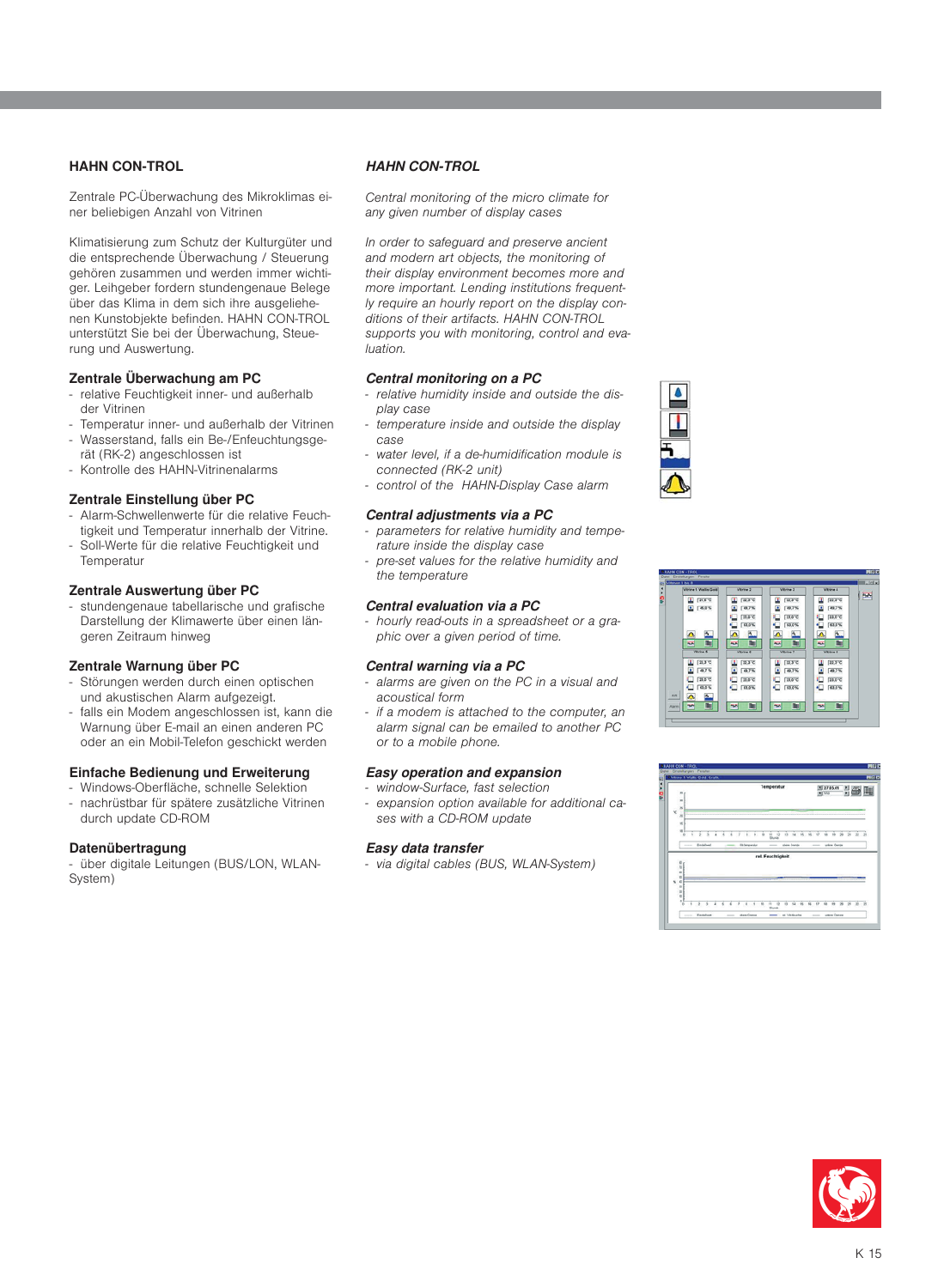#### **Passive Vitrinenklimatisierung**

Exponate, insbesondere aus organischen Materialien wie Holz, Elfenbein, Leder, Textilien usw., sollten in einer ihnen adäquaten r. F. gehalten werden, wobei es entscheidend darauf ankommt, daß der einmal festgelegte Sollwert mit möglichst geringer Toleranz eingehalten wird.

Eine bekannte passive Methode ist das Einbringen von feuchteabsorbierenden Medien, wie beispielsweise Silikagel oder auch gesättigte Salzlösungen. Das Medium sollte eine möglichst große aktive Oberfläche bilden. Durch konstruktive Maßnahmen muß ein guter Luftaustausch zum Vitrinenraum geschaffen werden. Silikagel muß vor dem Einbringen in die Vitrine auf den gewünschten Feuchtigkeitswert durch Trocknen oder Befeuchten konditioniert werden. Ist die Pufferkapazität erschöpft, muß es neu konditioniert werden. Die Intervalle sind naturgemäß abhängig von der Differenz der relativen Feuchte (r. F.) zwischen Ausstellungsraum und Vitrine, der Dichtigkeit der Vitrine und Menge des verwendeten Silikagels im Verhältnis zum Vitrinenvolumen. Unter normalen Bedingungen genügen bei HAHN-Klimavitrinen 0,5 kg eines geeigneten Silicagels pro m3 Vitrinenraum.

Mittels Hygrometer muß die r. F. regelmäßig kontrolliert werden. Detaillierte Hinweise stehen unseren Kunden zu den verschiedenen Methoden zur Verfügung.

#### *Passive climate conditioning for display cases*

*Artifacts, particularly those composed of organic material such as wood, ivory, leather, textile, etc. should be kept at an appropriate relative humidity. It is particularly important that the desired humidity, once attained, is controlled within tight tolerances. The best known passive method for controlling r. H. is to use moisture buffering materials such as SILICAGEL or saturated salt solutions. The buffering materials should have a large effective surface area and must be positioned in good contact with the display envelope. SILI-CAGEL, if used, must first be conditioned to the desired r. H. by drying or adding moisture to it. Once the SILICAGEL has exhausted its buffering capacity, it must be reconditioned. The frequency of reconditioning will depend on the difference in r. H. between the display envelope and the room environment, the airtightness of the case and the volume of SILI-CAGEL used as a proportion of the volume of the display envelope. HAHN Cases normally require about 0,5 kg of appropriate SILICA-GEL per cubic meter of display envelope. The r. H. in the display case has to be checked regularly using a hygrometer. Detailed instructions for the various methods are available to our customers.*

![](_page_15_Picture_6.jpeg)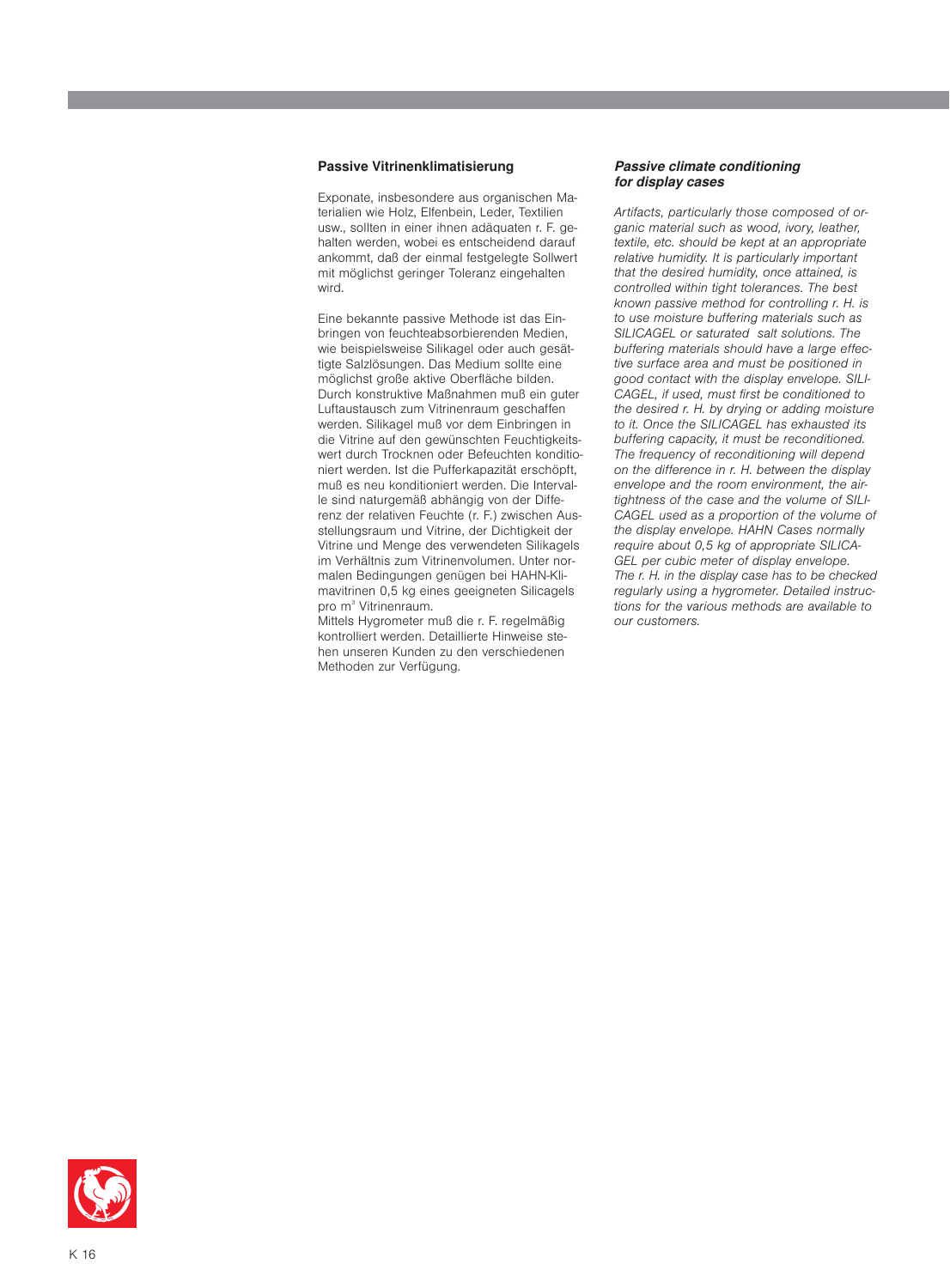![](_page_16_Picture_0.jpeg)

![](_page_16_Picture_1.jpeg)

![](_page_16_Picture_2.jpeg)

*2*

- *1 Historisches Museum Basel, Barfüsserkirche, Basel ART-SORB, Zinkoxid, Aktivkohle*
- *2 Tokyo National Museum, HEISEI-Kan Treasure Gallery, Tokyo Silikagel*
- *3 Al-Hambra Museum, Granada Silikagel*

![](_page_16_Picture_7.jpeg)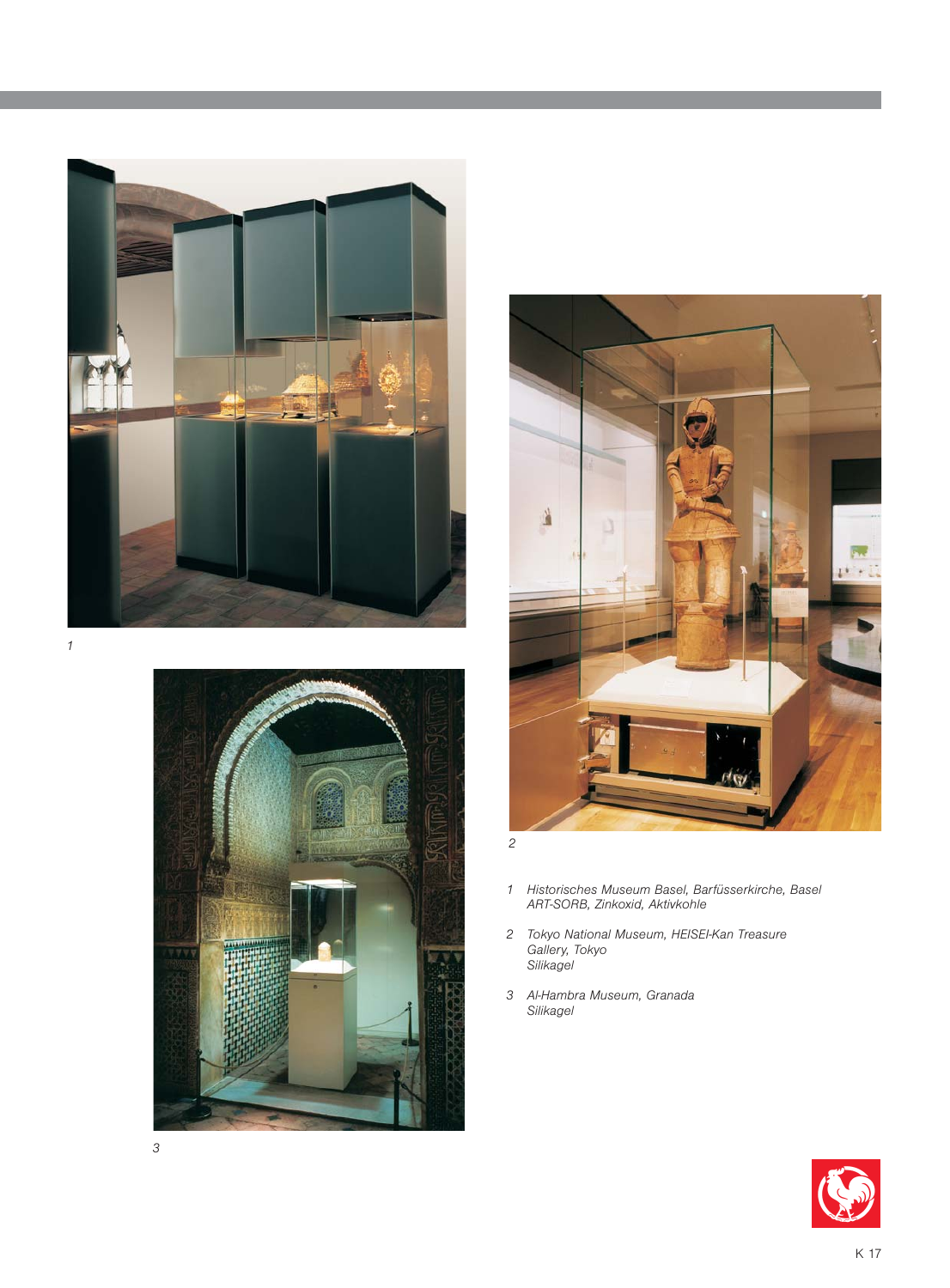#### **Einsatz von Silikagel in Vitrinen**

Für vorhandene Vitrinen oder zeitlich begrenzte Anwendung

Das zuvor auf die dem Objekt adäquate r. F. gebrachte Silikagel wird im Vitrinenraum selbst untergebracht, zum Beispiel in Podesten oder doppelten Böden.

Vorteil: Einfach und kostengünstig.

Nachteil: Bei einer notwendig werdenden Rekonditionierung des Silikagels während der Ausstellung muß die Vitrine geöffnet werden, so dass sich je nach Umgebungsbedingungen eine Veränderung der r. F. ergibt, die sich u. U. erst nach geraumer Zeit wieder auf den ursprünglichen Wert einstellt.

#### **Einsatz von Silikagel im Vitrinensockel**

Das Silikagel wird in Schubladen oder flachen, kuchenblechartigen Schalen möglichst großer Oberfläche ausgebracht, die sich in Kammern unter dem Vitrinenboden befinden, nach außen hin hermetisch verschlossen.

Vorteil: Ein Austausch des Silikagels ist ohne Öffnen der Vitrine möglich, so dass das Vitrinenklima weitgehend unbeeinflußt bleibt.

Nachteil: Neben dem Arbeitsaufwand für den regelmäßigen Austausch des Silikagels, der konstruktive Aufwand an jeder Vitrine und die damit verbundenen Kosten.

#### **Der Einsatz gesättigter Salzlösungen**

Bei diesem System macht man sich die Eigenschaften gesättigter Mineralsalzlösungen zunutze, die in der Lage sind, Feuchtigkeit aufzunehmen und damit ein gleichmäßiges Feuchteklima in der Vitrine zu erzeugen (nach DIN 50008).

Vorteil: Wesentlich längere Wartungsintervalle, bedingt durch die große Wasseraufnahmekapazität der Salzlösung.

Nachteil: Entsorgung der konzentrierten Salzlösung und Bedenken hinsichtlich einer Aerosolbildung bei Metallexponaten im Vitrinenraum.

#### *Using SILICAGEL in display cases*

*Existing display cases or cases used for temporary displays*

*Preconditioned SILICAGEL to the desired r. H. is placed in the display area.* 

*Advantage: This simple and inexpensive option is particularly suitable for changing or temporary displays where it is only necessary to provide particular conditions for relatively short periods.*

*Disadvantage: for re-conditioning the display case must be opened, thus causing an interuption of the preset r. H.*

#### *Placement of SILICAGEL in drawers under the display area, which are hermetically sealed from the outside of the case.*

*Advantage: The system allows for the SILICA-GEL to be replaced without breaking the seal of the display envelope and therefore the internal r. H. is virtually unaffected by this operation.* 

*Disadvantage: The addition of sealed SILICA-GEL-compartments increases the overall cost of the display case. Controlling the condition of SILICAGEL adds to maintenance.*

#### *The use of Saturated Salt Solutions*

*Using certain saturated mineral salt solutions to establish a constant r. H. and absorb large amounts of moisture (see DIN 50008).*

*Advantage: larger intervals between re-condition phases.*

*Disadvantage: The salt-solutions can be difficult to handle and dangerous to the environment.*

![](_page_17_Picture_25.jpeg)

![](_page_17_Figure_26.jpeg)

![](_page_17_Figure_27.jpeg)

![](_page_17_Picture_28.jpeg)

![](_page_17_Picture_30.jpeg)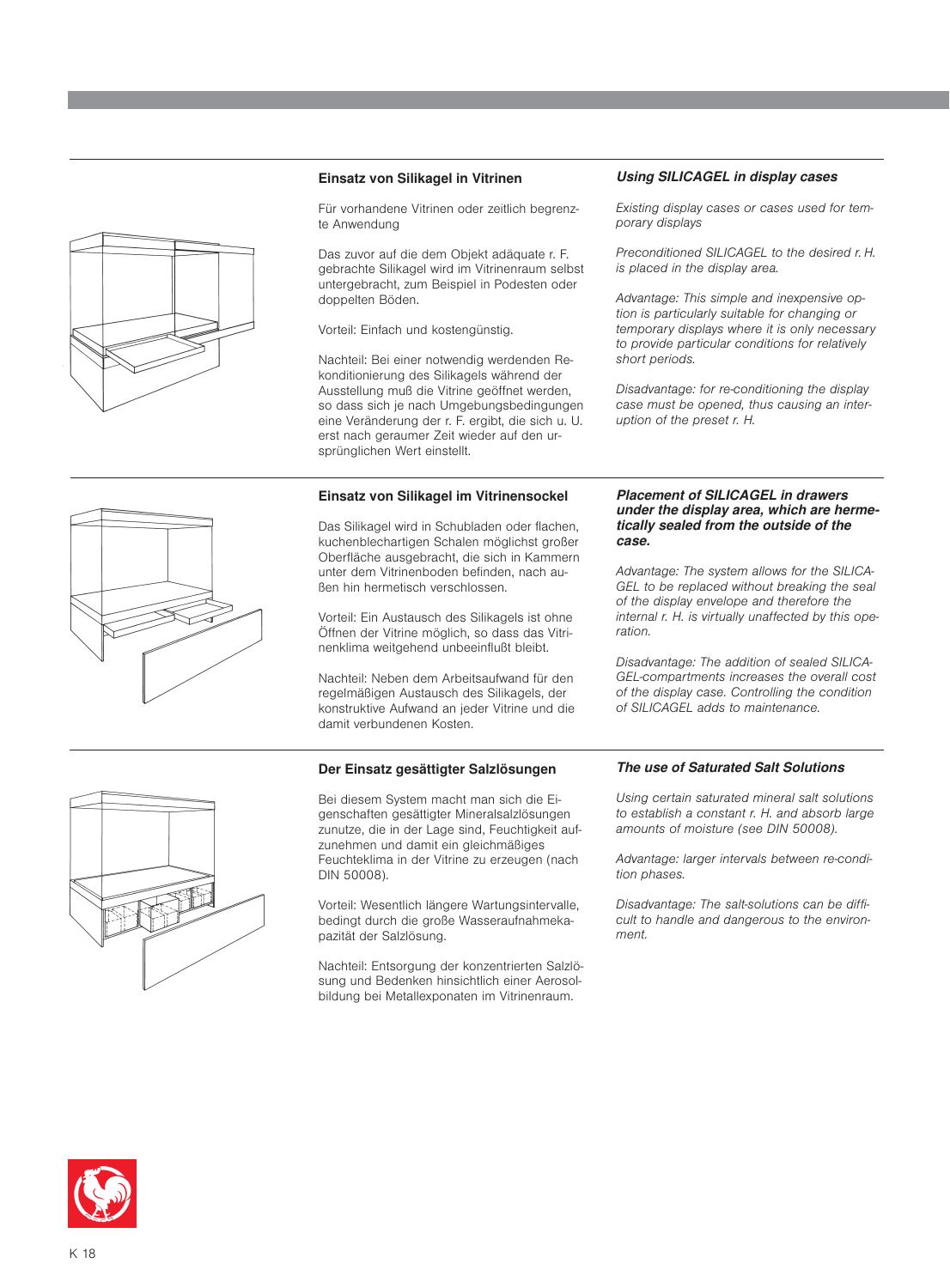Einige der vorgestellten Systeme eignen sich auch für den nachträglichen Einbau, wenn die Vitrinen die notwendige Dichtigkeit und konstruktiven Voraussetzungen aufweisen oder diese mit vertretbarem Aufwand herzustellen sind. Bei der Neuanschaffung von Vitrinen sollte man auf Qualitätsmerkmale achten, die einen solchen nachträglichen Einbau ohne konstruktive Änderungen ermöglichen, um sich die Option einer späteren Klimatisierung offen zu halten.

Mit diesem Katalog haben wir uns bemüht, eine Übersicht zu den verschiedenen Möglichkeiten der aktiven und passiven Klimatisierung von Vitrinenräumen darzustellen. Änderungen, die dem Stand der Technik entsprechen oder Verbesserungen darstellen, behalten wir uns vor.

Ein Wort des Dankes

Bei der Entwicklung unserer Systeme danken wir für die weltweite Unterstützung durch die Universität von Tokyo (Frau Prof. Dr. Makiko Sugiyama), dem Fraunhofer Institut, die Konservatorischen Institute des Getty Centers, des Metropolitan Museum of Art, des British Museum, die zentrale Restaurierungswerkstätte in Dresden (Frau Kossicki) und vielen weiteren Personen und Instituten.

Lassen Sie uns Ihre Ausstellungsprobleme lösen.

*Many of the systems described in this brochure can be retrofitted to existing display cases as long as they achieve the minimum standards for air-tightness and construction.*

*New display cases should be chosen to ensure that the quality of construction allows retrofitting without major changes, giving maximum flexibility for future requirements.*

*This catalogue presents an overview of the various systems for active and passive climate control of a display case. We therefore reserve the right to modify the systems following further technical developments.*

#### *Acknowledgement:*

*Thank you to our clients, whose requirements and special wishes stimulate us to further research and developments in museum technology. We are grateful for the support of renowned institutions, such as the Tokyo University (Prof. Dr. Makiko Sugiyama), the Fraunhofer Institut, the Conservation Institutes of the Getty Center, the Metropolitan Museum of Art, the British Museum and the Restoration Center in Dresden, among others.* 

*Let us help you solve your display problems.*

![](_page_18_Picture_11.jpeg)

Akropolis-Museum, Athen 1953

![](_page_18_Picture_13.jpeg)